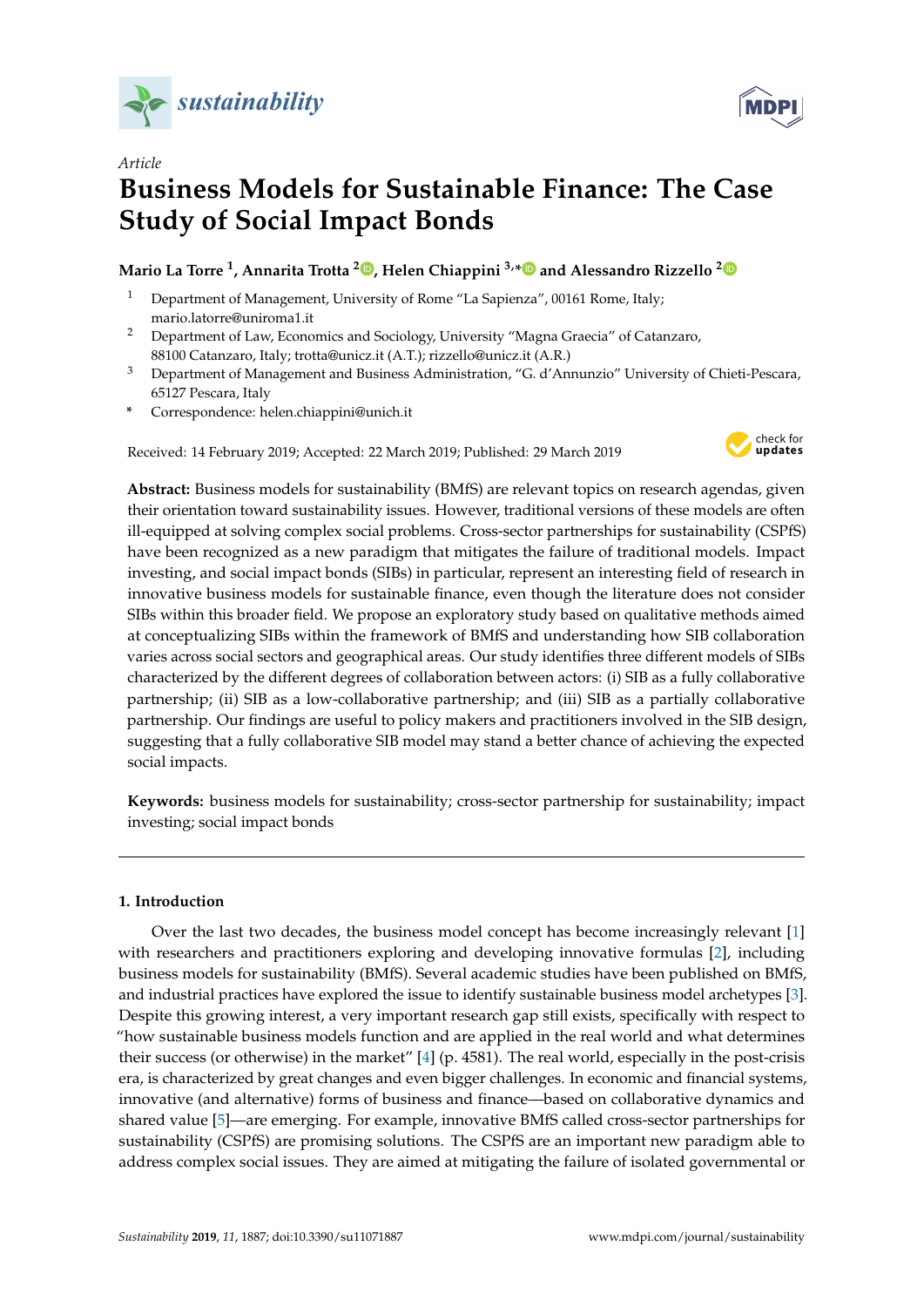social sector organizational actions [\[6](#page-18-5)[–8\]](#page-18-6). Intuitively, multiple actor collaborations are a fundamental element in BMfS [\[9\]](#page-18-7), though there are currently few studies in the literature.

Turning our focus to the financial industry, financial systems do not currently appear to fully embrace sustainability models [\[10\]](#page-18-8) and are unable to support the achievement of sustainable development goals. However, interesting case studies of BMFS have been experienced, especially after the global financial crisis. Specifically, the last decade has developed innovative and alternative funding approaches, to leverage social impact [\[11\]](#page-18-9), based on multiple aspects—going beyond risk and return profiles—such as sustainability, solidarity, collaboration, and social impact [\[12\]](#page-18-10). They can be labelled as business models for sustainable finance (BMfSF).

Literature focusing on the financial industry is even more scarce for BMfSF [\[13\]](#page-18-11). A very recent work [\[14\]](#page-18-12) outlines the components of a social innovation business model—that constitutes a significant part of the financial system—where social value is generated through relationships between a number of key partners (e.g., intermediaries, beneficiaries, social enterprises, service providers, and supporters).

Social impact bonds (SIBs) embody many of these aspects, with the presence of cross-sector collaboration in shared value processes appearing as an interesting area to investigate. SIBs are one of the most recent innovative financial instruments to fund social programs (e.g., programs to help homeless people, or rehabilitate prisoners) by creating synergies between public entities, governments, social organizations, and financial institutions. In light of this multi-stakeholder involvement, SIBs can be seen as a "partnership between stakeholders" [\[15\]](#page-18-13) (p. 731). Specifically, SIBs represent an innovative partnership for sustainability and can be defined as a public–private, collaborative, and outcome-based contract incorporating impact finance logics. These aspects render SIBs particularly interesting to study within the framework of both BMFS and CSPfS, and though they do appear in the literature on impact investing [\[16\]](#page-18-14), they have yet to be analyzed within BMfS.

Thus, we propose an exploratory study based on qualitative methods aimed at conceptualizing SIBs within the framework of BMfS and understanding how SIB collaboration varies across social sectors and geographical areas. More in detail, we investigate the key collaborative elements of the SIB projects and the ways in which these innovative schemes—based on cross sector collaborations—may contribute to BMfSF, by tackling important challenges [\[17\]](#page-18-15).

To the best of our knowledge, this is the first research investigating this issue. Therefore, it seems appropriate to use a qualitative research method that is based on multiple case studies to capture a wide range of information and create broad insight, which is useful for explanation building.

Our study contributes to BMfS and to CSPfS literature in several ways. First, we add to the literature on BMfS by analyzing evidence from the financial industry and theorizing the importance of underexplored collaborative dynamics of alternative finance schemes for alternative business models. Second, by combining insights from literature of BMfS and evidence from SIB case studies, we outline the boundaries and characteristics of a SIB partnership. Our hope is that this will encourage better usage of cross-sector collaboration approaches as a way to improve sustainability outcomes and to address pressing sustainability challenges. We also identify three different models of SIBs based on the different degrees of collaboration between the SIB actors. Finally, we provide insights useful to policy makers and practitioners involved in SIB design, with the suggestion that a fully collaborative SIB model may be more likely to achieve expected social impacts.

The remainder of the article is structured as follows. In the next section, we provide a literature overview; then we present our research design and findings; and finally, we conclude by discussing the contributions and implications of our research.

## **2. Sustainable Business Models: Overview of Literature**

## *2.1. Business Models for Sustainability (BMfS)*

The concept of a business model for sustainability (BMfS) is relatively recent and its theorization is at an early stage of development [\[18](#page-19-0)[–21\]](#page-19-1). Abdelkafi and Täuscher [\[18\]](#page-19-0) indicated the conceptualization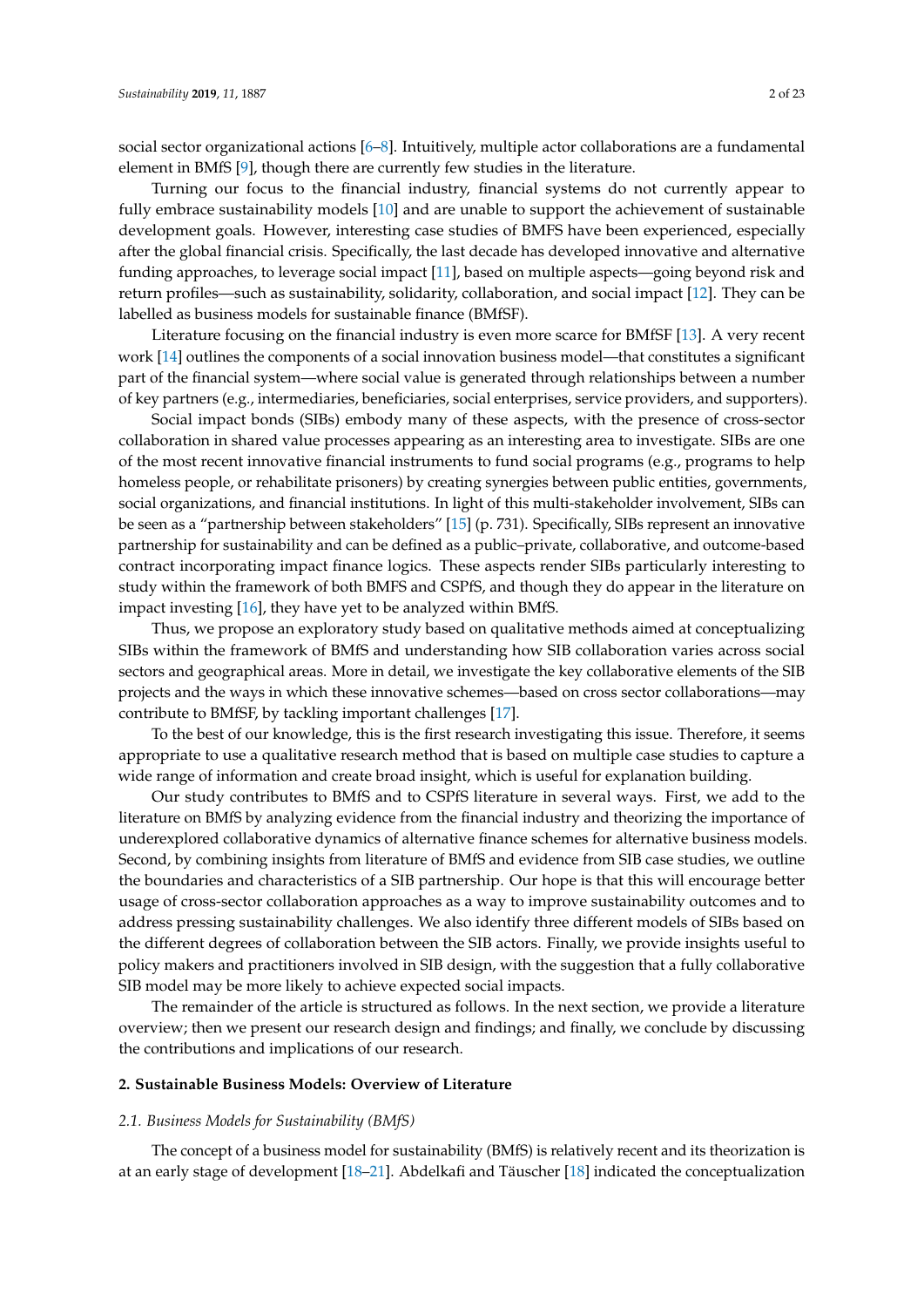of BMfS may be related to the value-based view of business models [\[22\]](#page-19-2).Thus, a business model is conceived in terms of "how a business creates and delivers value" for the company and the customers [\[23\]](#page-19-3)(p. 22).Only when a company creates shared value for the business and society through a specifically designed business model we can refer to it as a BMfS [\[24\]](#page-19-4), whereas many companies create shared value, but their business models are not aimed at sustainability.

The first attempt to define BMfS is found in Stubbs and Cocklin [\[25\]](#page-19-5). Starting from the study of two cases (Interface Inc. and Bendigo Bank), Stubbs and Cocklin [\[25\]](#page-19-5) fixed the boundaries of a BMfS and recognized six elements to identify such a model. The elements included the organizational purpose, the measurement of performance, the need for a stakeholder perspective, the environmental issue consideration, the cultural and structural changes that should be promoted by sustainability leaders to implement sustainability, and finally, the employment of a system-level and firm-level perspective toward sustainability. Other contributions have subsequently defined a BMfS [\[19](#page-19-6)[,21\]](#page-19-1). For example, Boons and Lüdeke-Freund [\[19\]](#page-19-6) identified the requirements for a BMfS starting from the more general components of a business model: value proposition, business infrastructure, customer interface, and financial model. Specifically,(i) the value proposition must provide social or environmental value alongside economic value through offering products and services; (ii) the business infrastructure must be driven by sustainable supply chain management; (iii) the customer interface must enable close relationships with customers and other stakeholders to be able to take responsibility for production and consumption systems; and (iv) the financial models should distribute economic costs and benefit equitably among actors involved.

According to Schaltegger et al. [\[21\]](#page-19-1), a BMfS contributes to activities aimed at solving social or environmental challenges, and it is able to create positive business effects. They defined a BMfS as a tool for "describing, analyzing, managing, and communicating (i) a company's sustainable value proposition to its customers and all other stakeholders, (ii) how it creates and delivers this value, (iii) and how it captures economic value while maintaining or regenerating natural, social, and economic capital beyond its organizational boundaries" [\[21\]](#page-19-1) (p. 6). Bocken et al. [\[3\]](#page-18-2) and Roome and Louche [\[26\]](#page-19-7) also postulated that a BMfS may be able to alleviate the negative impact, such as "the destruction of value in and on society and its environment that accompanies much conventional economic activity" [\[26\]](#page-19-7) (p. 16).

Although the theory is still in the early stages of development [\[20\]](#page-19-8), many evolutions have emerged in BMfS during the last few years, and the literature has provided many insights. Abdelkafi and Täuscher [\[18\]](#page-19-0) defined a system dynamics perspective of BMfS, while Randles and Laasch [\[27\]](#page-19-9) theorized a normative business model that went beyond the concept of BMfS to consider a variety of social issues and organizations that work to meet "much broader" (p. 68) social problems.

Some scholars have investigated how a BMfS can be adopted and improved. For instance, Roome and Louche [\[26\]](#page-19-7) highlighted phases organizations follow to meet a sustainable business model, while Upward and Jones [\[28\]](#page-19-10) drew a roadmap to draft a highly sustainable BMfS, in their "ontology of strongly sustainable business model". Looking towards practice, other research has identified reasons that a BMfS fails [\[29\]](#page-19-11) or how a BMfS finds success (i.e., [\[30–](#page-19-12)[33\]](#page-19-13)).

BMfS are mainly focused on two macro-trends: the bottom of the pyramid and green economy [\[24\]](#page-19-4). In terms of approach, Lüdeke-Freund et al. [\[24\]](#page-19-4) noted that the classical approach of new ventures and the corporate and classical organizational forms (both for-profit and non-profit) were complemented by innovative and collaborative approaches and hybrid forms of organization [\[24\]](#page-19-4). Alternative forms of BMfS have emerged in the literature to address social and environmental problems that traditional for-profit or non-profit business models do not easily address [\[34\]](#page-19-14). Studies emphasizing collaborative business models for sustainability have gone in the same direction. Literature refers to these collaborative forms in many different ways: social partnerships [\[35](#page-19-15)[–37\]](#page-19-16), intersectoral partnerships [\[38\]](#page-19-17), social alliances [\[39\]](#page-19-18), issues management alliances [\[40\]](#page-19-19), and strategic partnerships [\[41\]](#page-19-20) and cross-sector partnerships [\[42](#page-19-21)[,43\]](#page-20-0).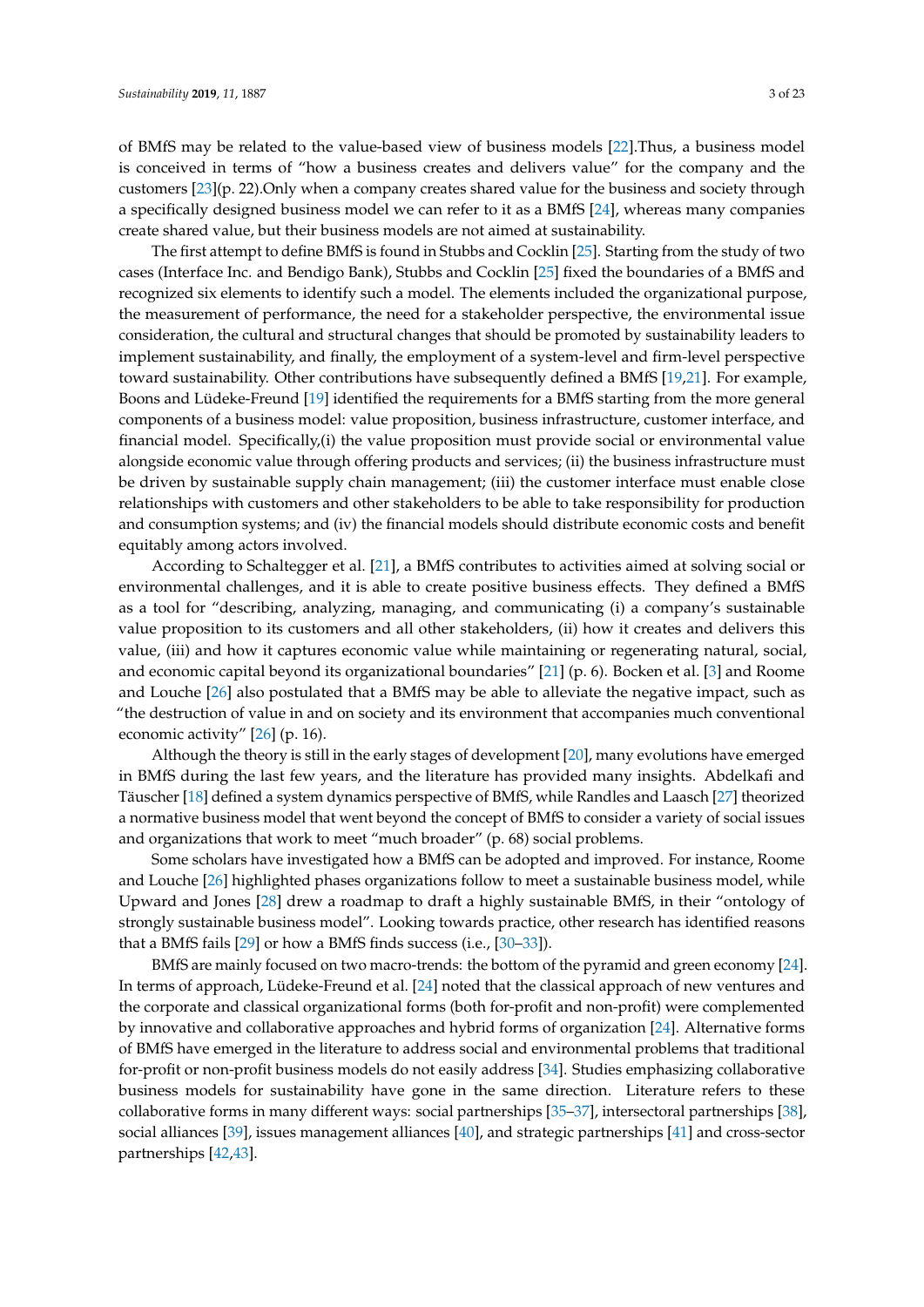## *2.2. Cross-Sector Partnerships for Sustainability (CSPfS)*

A range of CSPfS have emerged to address the evolving nature of social problems [\[44\]](#page-20-1), the extent [\[45,](#page-20-2)[46\]](#page-20-3) and complexity of social and environmental issues [\[46](#page-20-3)[,47\]](#page-20-4), and the failure of actions from isolated governments [\[6](#page-18-5)[–8\]](#page-18-6) and social sector organizations [\[8\]](#page-18-6). In fact, CSPfS have been promoted as "social problem-solving mechanism among organizations" [\[48\]](#page-20-5) (p. 79). Van Tulder et al. [\[43\]](#page-20-0) hold that a CSPfS is the answer to uncovered economic, social, and environmental needs by providing social goods, such as clean water, health, or education [\[37,](#page-19-16)[47\]](#page-20-4) through collaboration [\[49\]](#page-20-6). A more holistic definition of a CSPfS is provided by Waddock [\[36\]](#page-19-22) (pp. 481–482) who defined a CSPfS as "the voluntary collaborative efforts of actors from organizations in two or more economic sectors in a forum in which they cooperatively attempt to solve a problem or issue of mutual concern that is in some way identified with a public policy agenda item". These definitions are based on a common concept of collaboration that implies sharing the responsibility [\[50\]](#page-20-7), and thus, a non-hierarchical position the actors [\[51\]](#page-20-8). By contrast, the definition of Waddock [\[36\]](#page-19-22) specifically emphasizes CSPfS issues in the public agenda, while others more generically refer to the need of meeting public issues. The United Nations [\[52\]](#page-20-9) Global Sustainable Development Goals include the CSPfS (Agenda 21 in 1992) as a new tool for fostering economic, social, and environmental development [\[53\]](#page-20-10).

CSPfS involve a wide range of actors from different sectors [\[54–](#page-20-11)[56\]](#page-20-12) with different purposes that can bring different resources to the partnership. On one side, governments find an alternative way to produce public goods—a typically governmental prerogative—by involving firms [\[57\]](#page-20-13) and social sector organizations [\[58\]](#page-20-14). On other side, firms—especially large corporations—find a way to generate a "long-term competitive advantage" [\[43\]](#page-20-0) (p.2), while social sector organizations gain ways to finance social issues [\[46\]](#page-20-3). In fact, Kolk et al. [\[59\]](#page-20-15) found that CSPfS produced effects at three different levels: macro level, meso level, and micro level. CSPfS have positive effects on sustainability issues, for instance, reducing poverty or improving environmental protection (macro level effects). At the same time, CSPfS produce reasonable effects on the actors involved in the CSPfS, for instance, increasing firm reputation and providing funding inflow for social sector organizations (meso level effects). Finally, CSPfS affect customers (or beneficiaries) and employees through the so-called micro level effects.

Austin and Seitanidi described contributions that actors provide the CSPfS [\[16\]](#page-18-14) (p. 933), distinguishing between tangible and intangible resources, and sustained that "the more the partners are willing to deploy their distinctive organization-specific resources, the greater will be the potential for value creation". Specifically, social sector organizations, because of the wide knowledge of social problems, may play a relevant role in market and beneficiary identification or may support the legitimacy in a civil society [\[60\]](#page-20-16). More in depth, Yan et al. [\[46\]](#page-20-3) reviewed the role of NGOs in CSPfS and grouped them into three main classes: enabling roles (service provider, capacity builder, and consultant), coordinating roles (bridge and mediator), and change-facilitating roles (initiator, convener, advocate, leader, and innovator).

Seitanidi and Crane [\[61\]](#page-20-17) identified the following types of CSPfS: public–private partnerships, public non-profit organization partnerships, private non-profit organization partnerships, and finally, tripartite partnerships. The strategic collaboration between firms and non-profit organizations for corporate social responsibility purposes is also called a social alliance or business non-profit partnership [\[62\]](#page-20-18).

CSPfS may also differ in terms of size, geographical extension (local, regional, global), timing (short time-frame or long-time frame) and by arrangement (voluntary or mandated) [\[47\]](#page-20-4).

## *2.3. BMfS and CSPfS in the Financial Industry*

Business models created to address sustainability issues are gaining increasing interest in the finance industry, thus we can identify specific models. On one hand, the financial industry plays a pivotal role in sustainable development and in creating shared value for businesses and society. On the other hand, actors involved in the financial industry are looking for new pathways for sustainable value, and this renders BMfS extremely relevant. A recent study by Yip and Bocken [\[13\]](#page-18-11) focused on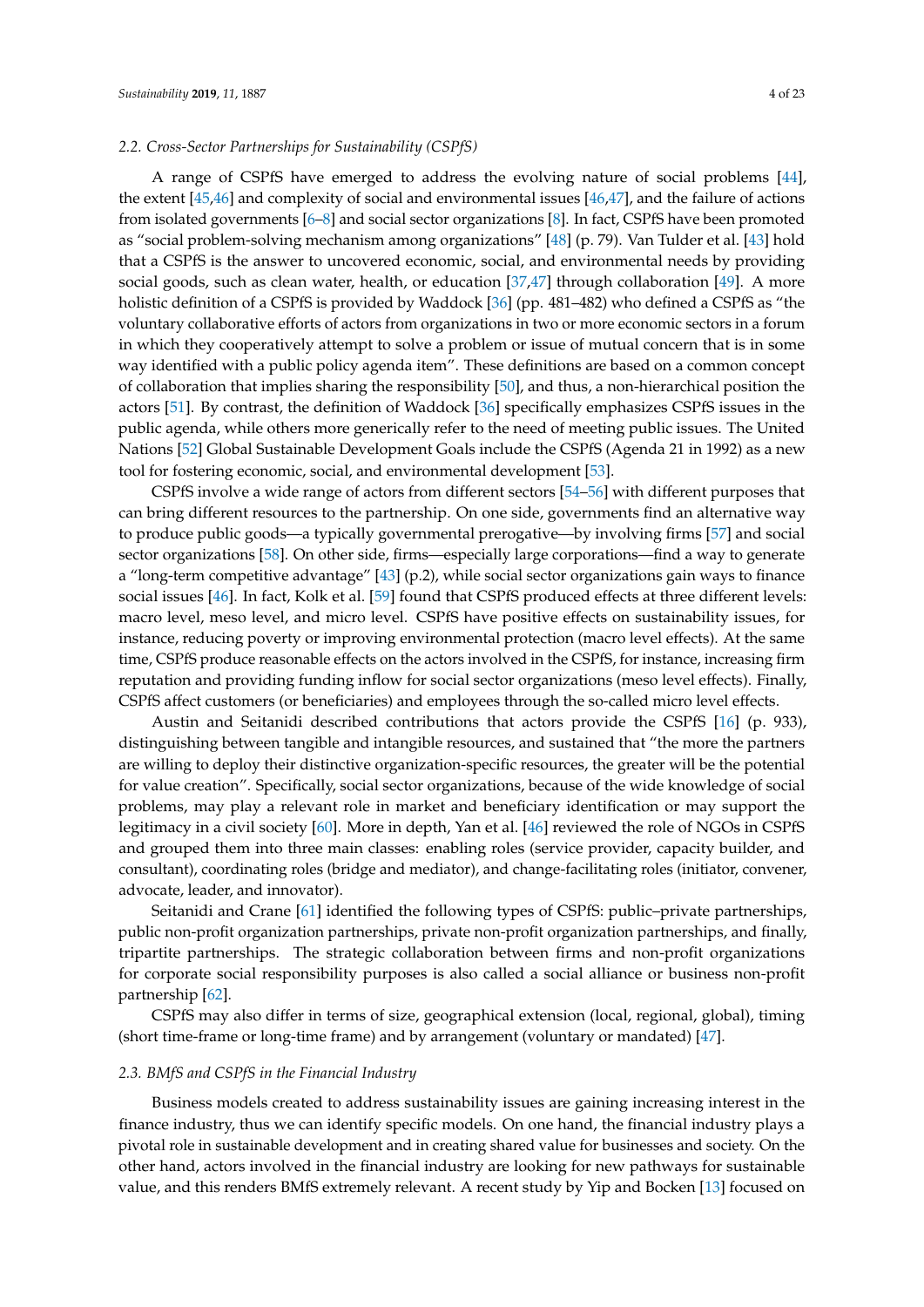BMfS archetypes in the banking sector, including innovative sustainable financial products, such as green bonds, crowdfunding, socially responsible funds, and impact investing [\[13\]](#page-18-11).

Impact investing is a relevant issue to analyze [\[16\]](#page-18-14) aimed at achieving measurable social and environmental impacts alongside financial returns [\[63](#page-20-19)[–67\]](#page-20-20). Within impact investing, collaborative models emerge as ways to meet relevant social issues that would otherwise be left unaddressed. Austin and Seitanidi [\[16\]](#page-18-14), on the other hand, stated that it is the partnerships or collective models in general that have taken on a new light thanks to impact investing. Within this framework, SIBs take center stage as the most collaborative impact model.

## **3. Social Impact Bonds (SIBs): Overview**

SIBs are a relatively new type of payment by results contract; they are focused on outcomes where public entities partner with private investors to finance actions aimed at tackling social problems. These services are often delivered by social service providers, generally social enterprise organizations, typically over a period between three to five years, but sometimes longer [\[68](#page-21-0)[,69\]](#page-21-1). A specialist SIB intermediary is also often involved and plays an important coordinating role. More specifically, investors provide the up-front finances and are repaid, including a pre-defined return on investment, only if expected social outcomes are achieved [\[70\]](#page-21-2). SIBs may be categorized as hybrid instruments incorporating classic bonds as well as equity characteristics [\[71\]](#page-21-3). In other words, in a typical SIB contract, financial returns may see an upper limit as in traditional bonds, but they are also related to performance as in the case of equity instruments [\[71\]](#page-21-3).Given the emphasis on the social performance derived from such outcome-based contracts, typical SIB models include an independent evaluator responsible for measuring the impact of the intervention on the target population by adopting pre-defined impact evaluation methods [\[72\]](#page-21-4). SIBs are frequently adopted to focus on the prevention or reduction of challenging social problems, which generate actual or future savings in public service budgets. A large part of the outcome payment returns to the initial investors if the SIB is successful, and they are funded from the savings generated by improving social outcomes [\[73\]](#page-21-5). The world's first SIB was launched in England at the Peterborough prison in 2010 [\[74\]](#page-21-6). According to the Social Finance's online database of social impact bonds [\[75\]](#page-21-7), another 120 SIBs have been promoted by governments worldwide since then, mostly in the United Kingdom, the United States of America, and Australia. Table [1](#page-4-0) represents the SIBs launched since 2010 for each category of social issue funded.

| SIBs Worldwide by Relative Social Issues of Intervention | <b>Number of SIBs</b> |
|----------------------------------------------------------|-----------------------|
| Workforce Development                                    | 37                    |
| Hosing/Homelessness                                      | 23                    |
| Health                                                   | 22                    |
| Child and Family Welfare                                 | 15                    |
| Criminal Justice                                         | 11                    |
| <b>Education and Early Years</b>                         | 11                    |
| Poverty and Environment                                  |                       |

<span id="page-4-0"></span>**Table 1.** Social Impact Bonds (SIBs) worldwide and relative social issues of intervention.

Source: Authors' elaboration based on Social Finance [\[75\]](#page-21-7). October 2018.

Academic contributions concerning SIBs derive from multi-disciplinary perspectives based on financial, social entrepreneurship, and public policy theory [\[76\]](#page-21-8). Fraser et al. [\[77\]](#page-21-9) provided an extensive review of SIB literature by identifying three main narratives: "a public sector reform narrative located within broader theories of New Public Management (NPM); a private financial sector reform narrative located within broader theories of social entrepreneurship; and a cautionary narrative skeptical of public and financial sector developments such as NPM and social entrepreneurship, and thus of SIBs" (p. 5). The first narrative analyzes SIBs as an extension of outcomes-based contracting in public services [\[78\]](#page-21-10). The second sees SIBs as a new opportunity for the private financial sector to gain increased access to public funds [\[79\]](#page-21-11) and, at the same time, as a mitigating factor against the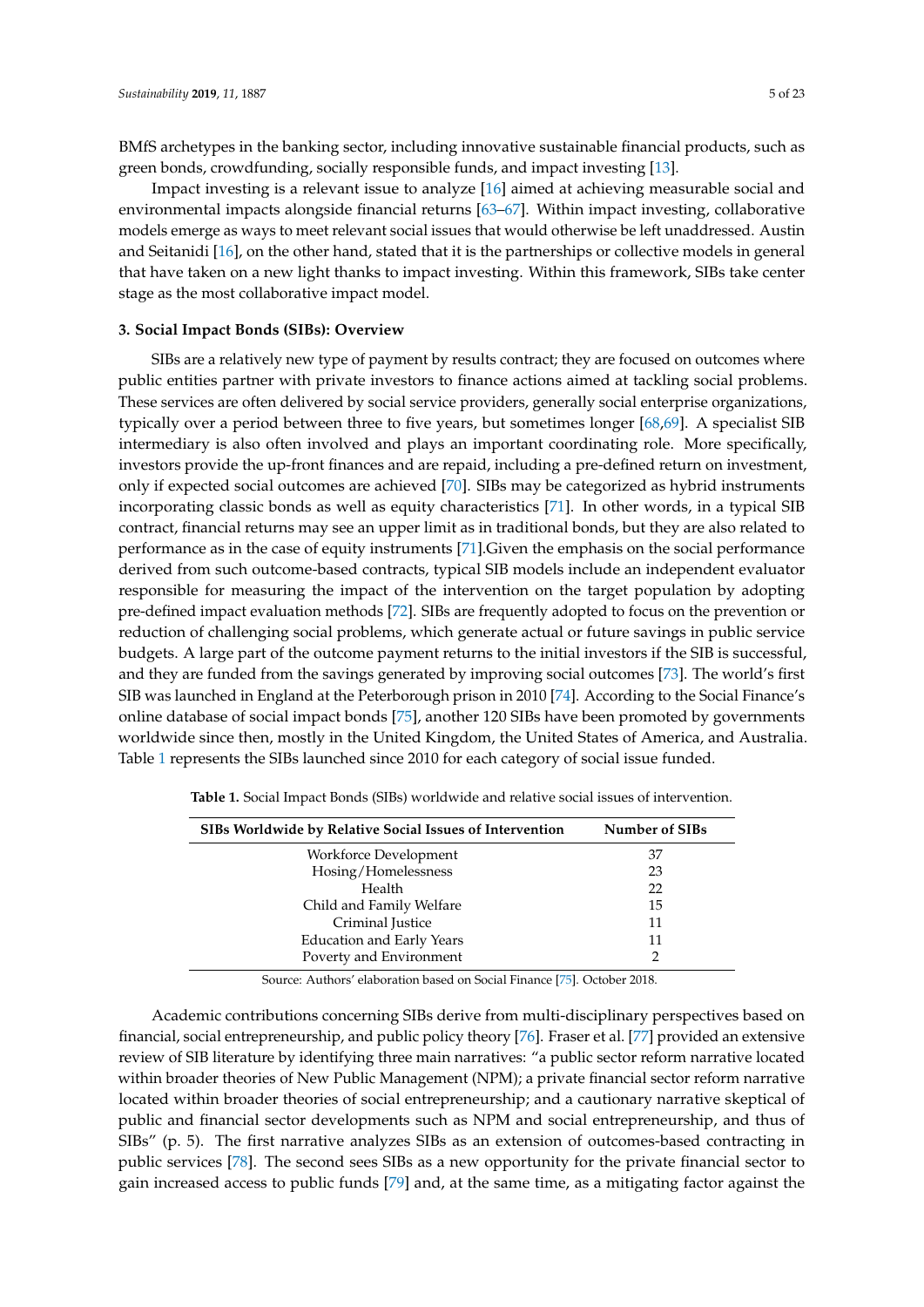anti-social, dangerous aspects of financial capitalism in [\[80\]](#page-21-12). The third narrative poses questions about the financialization of public service, deriving from the introduction of logics and normative assumptions of the private financial services sector in the delivery of social services [\[81\]](#page-21-13).

Distinguishing features of SIB emerging in the literature may be summarized into the following main streams: (i) SIBs represent an innovative partnership between socially oriented investors, public commissioners, and non-profit service providers, often coordinated through a specialist intermediary commissioners, and non-profit service providers, often coordinated through a specialist intermediary to tackle deeply ingrained social problems [\[82\]](#page-21-14); (ii) SIBs are directed to produce improved social<br>to tackle deeply ingrained social problems [82]; (ii) SIBs are directed to produce improved social outcomes for society, generating public savings [\[83\]](#page-21-15); (iii) SIBs models produce financial risk transfer from the public sector to investors [\[84\]](#page-21-16); and (iv) SIBs financial returns depend on achievement of from the public sector to investors [84]; and (iv) SIBs financial returns depend on achievement of outcomes after a rigorous evaluation and measurement of it [\[84\]](#page-21-16). The interplay of the above described  $\frac{1}{2}$ mechanisms is represented in Figure [1.](#page-5-0) mechanisms is represented in Figure 1.

<span id="page-5-0"></span>

**Figure 1.**The SIB model. Source: Adapted from Chiappini [85]. **Figure 1.** The SIB model. Source: Adapted from Chiappini [\[85\]](#page-21-17).

As a partnership, the different actors in the system are crucial to the success of SIBs. Therefore, As a partnership, the different actors in the system are crucial to the success of SIBs. Therefore, it is important to understand the different stakeholders' roles and motivations driving their involvement in SIB implementation. After defining SIB design, the typical SIB model works as follows. (i) A specialized intermediary raises funding among impact investors. The funding(ii) provides the working capital to one or more social service providers to scale evidence-based programs.(iii) During the implementation phase the intermediary coordinates all SIB parties, and social outcomes are delivered over a target population.(iv)Pre-defined outcome thresholds are measured by an independent evaluator and, in cases of success, the commissioner returns outcome payments to the intermediary, which repays the initial investors. As can be clearly observed, the financial and contractual mechanisms reveal some key characteristics typical of SIBs, different from other forms of outcome-based contracts. First, SIB outcome payments are based on the logic of "cashable savings" that are achieved through preventive social programs [86]. Additionally, the focus on pre-defined outcomes transfers the risk of project failure to the private sec[tor](#page-21-20) [\[87\]](#page-21-19). Finally, SIBs encourage innovation [88] because, beyond the introduction of market forces and investor inspection into social policy, they are receptive to collaboration directed at t[he](#page-21-21) co-creation of collective social impact [89].

The lifecycle of SIB encompasses different stages that are mainly grouped under three areas: design, implementation, and evaluation. The design stage includes the following sub-phases: the definition of the social issue, the development of the social intervention strategy, the development of outcome metrics and control, the estimate of budget for service and the valuing of outcomes, the develop of financial model, and the selection of SIB partners. The implementation stage is the central phase of the SIB lifecycle and includes the delivery of the social intervention, the gathering of data on the delivered impact, and the sharing of performance information among partners. Finally, in the evaluation phase data gathering is completed, the impact evaluation is conducted according the pre-defined methodology, the results are reported to stakeholders, and, in cases of success, investors receive their investments plus a return.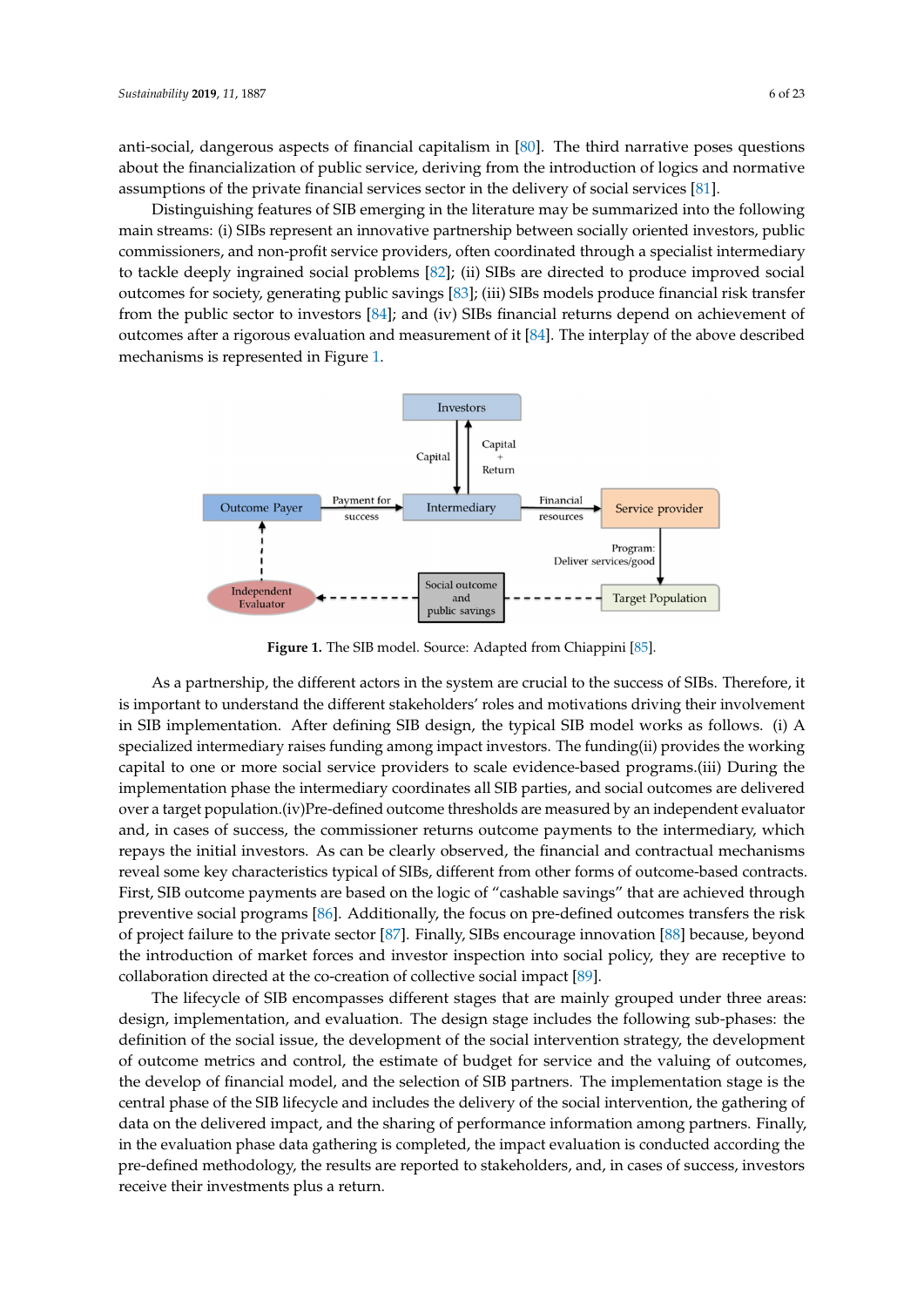# **4. Research Design**

## *4.1. Method*

Given the relevance of the topic and the exploratory nature of the work, using a qualitative research method [\[90\]](#page-21-22)—based on multiple case studies (within- and cross-case analysis)—can appropriately capture a wide range of information and create in-depth insights into SIBs. A multi-case study analysis allows us to be rigorous and apply comparative logic [\[91–](#page-21-23)[93\]](#page-21-24) useful for explanation building [\[94](#page-21-25)[,95\]](#page-21-26).

Qualitative methods are still not frequently utilized in financial research, even if the post-crisis period has recently seen a birth or "renaissance". This is supported by a part of the academy that is questioning the dominant paradigm, by highlighting the need to adopt typical methods from the social sciences, to gain a better understanding of the real world [\[96\]](#page-22-0). In addition, several scholars agree on the usefulness of empirical research studies (and, particularly case studies) in the context of large challenges such as sustainability-related problems [\[20,](#page-19-8)[97\]](#page-22-1).

According to the best methodological criteria defined in the literature, a case study analysis is particularly useful for understanding unknown (or partially known), complex, and messy phenomena [\[98,](#page-22-2)[99\]](#page-22-3). Gummesson [\[100\]](#page-22-4) specifically noted that case studies offer the advantage of examining several key elements and the linkages among them, through multiple perspectives. Viewed in this light, the exploratory and inductive approach of our case study research appears to be important: empirical observations through inductive elements may contribute to describing and conceptualizing the phenomena [\[101\]](#page-22-5). In addition, case study analysis is particularly relevant to the theory-building process [\[91](#page-21-23)[,102](#page-22-6)[–104\]](#page-22-7).

## *4.2. Case Selection*

For the purpose of this research, we adopted an appropriate sampling strategy, aimed at selecting a variety of heterogeneous cases [\[105\]](#page-22-8), to ensure an adequate overview of the investigated issues [\[106\]](#page-22-9) and to contribute to the theorization process [\[91\]](#page-21-23).In the words of Eisenhardt [\[91\]](#page-21-23)(p. 537):"As Pettigrew [\[107\]](#page-22-10) noted, given the limited number of cases which can usually be studied, it makes sense to choose cases such as extreme situations and polar types in which the process of interest is "transparently observable". Thus, the goal of theoretical sampling is to choose cases which are likely to replicate or extend the emergent theory".

Our sample consisted of four SIBs located in several geographical areas, tracking different social issues and characterized by the different stages of implementation. The distinctive and innovative features of the sample—to justify their choice—are presented in Table [2.](#page-8-0) Thus, the number of cases is appropriate for the exploratory stage [\[92\]](#page-21-27). Moreover, only cases able to provide rich information about the phenomena under study were included [\[91,](#page-21-23)[108\]](#page-22-11).

# *4.3. Data Sources*

The analysis was based on various sources of information [\[95\]](#page-21-26) that met the criteria of transparency and trustworthiness [\[109\]](#page-22-12). Specifically, we utilized the following multiple data sources: (i) public data provided by subjects not involved in SIB projects (e.g., news and articles published by magazines, academic works, and official reports published by governments, institutions, organizations, etc. . . . ); (ii) archival records made available by subjects involved in SIB projects in several ways (e.g., information available on websites of main partners, news, press releases, data, and reports disclosed by participants in SIB projects; legal, policy, technical, organizational, and internal documents). In addition, questionnaires were specifically designed (starting from the main results of the literature review), tested, and deployed (sent via e-mail in November 2018). Sometimes, several in-depth phone interviews were conducted with multiple key informants who were expected to be knowledgeable about the SIB projects (November 2018). Triangulation was realized using different data collection methods such as document analysis, interviews, and questionnaires [\[99,](#page-22-3)[109\]](#page-22-12).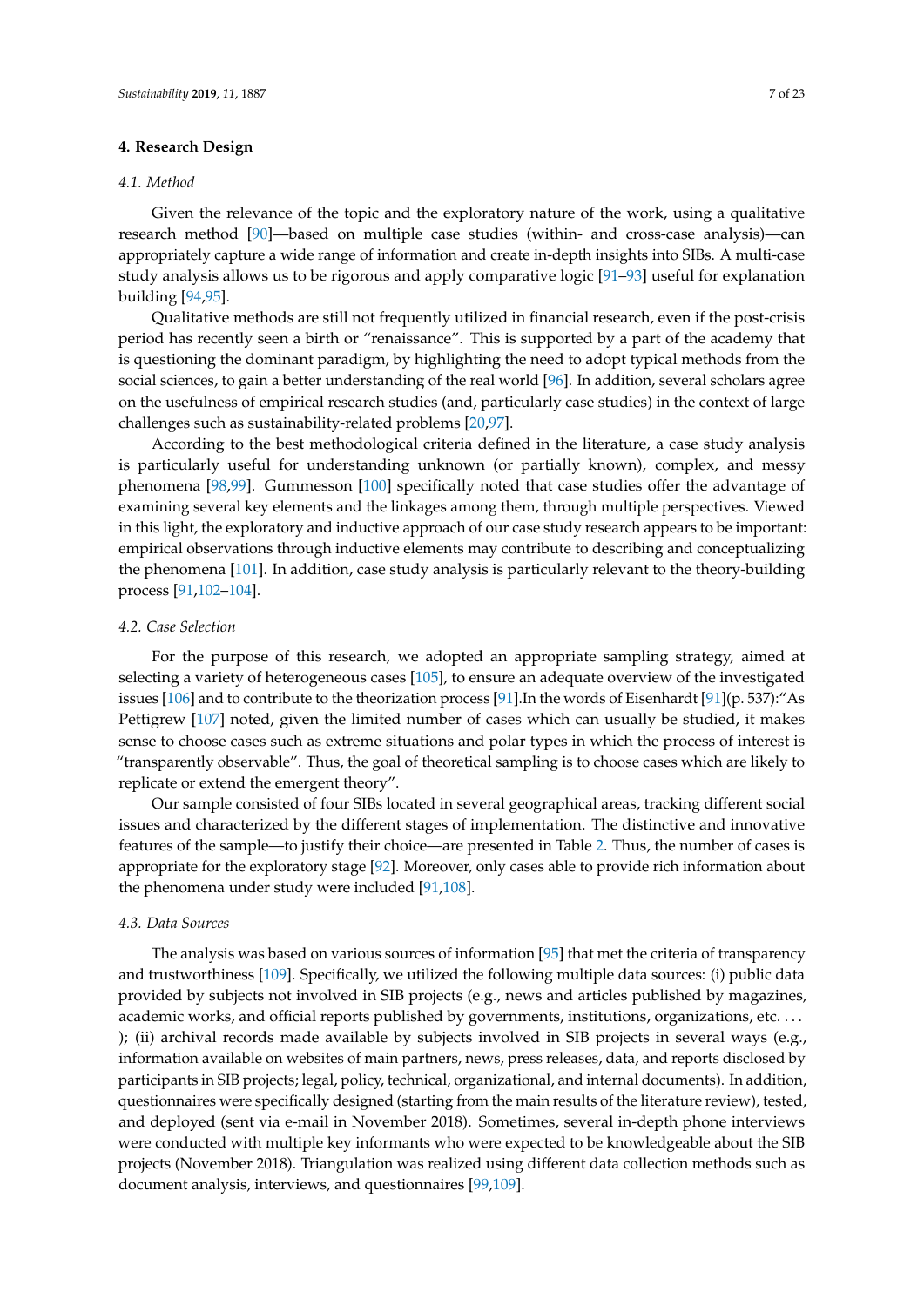**Table 2.** SIBs overview.

| <b>SIB</b> Name | Country                                | Year of<br>Launch/<br>Duration      | <b>Current Phase</b>            | <b>SIB Description and Social</b><br>Issue of the Intervention                                                                                                                                                                                                                                                                                                                                                                                                                                                                                    | <b>SIB Distinctive Elements</b>                                                                                                                                                                                                                                                                                                                                                          | <b>Key Dimensions of the SIB</b><br>Partnership                                                                                                                                                                                                                                                     |
|-----------------|----------------------------------------|-------------------------------------|---------------------------------|---------------------------------------------------------------------------------------------------------------------------------------------------------------------------------------------------------------------------------------------------------------------------------------------------------------------------------------------------------------------------------------------------------------------------------------------------------------------------------------------------------------------------------------------------|------------------------------------------------------------------------------------------------------------------------------------------------------------------------------------------------------------------------------------------------------------------------------------------------------------------------------------------------------------------------------------------|-----------------------------------------------------------------------------------------------------------------------------------------------------------------------------------------------------------------------------------------------------------------------------------------------------|
| <b>NYC ABLE</b> | U.S.A.-New<br>York<br>City-New<br>York | September<br>2012<br>(4 Years)      | Finished (early<br>termination) | The NYC Adolescent<br><b>Behavioral Learning</b><br>Experience (ABLE) SIB Project<br>for incarcerated youth<br>represents the first SIB<br>launched in the U.S.A. aimed<br>to extend to 16-18 year-olds<br>attending school while<br>detained at Rikers Island. It is<br>an evidence-based<br>intervention that focuses on<br>improving personal<br>responsibility and<br>decision-making. The ABLE<br>program did not meet its<br>pre-defined success threshold<br>for reductions in recidivism,<br>and the program was<br>discontinued in 2015. | First SIB issued in the US:<br>unique case of SIB failure to<br>date; presence of mainstream<br>financial (not impact oriented)<br>investor; presence (and<br>relevance) of a high<br>percentage (almost 80%) of<br>capital guarantee; relevance of<br>asymmetries of information in<br>the project design for the<br>failure of the program.                                            | Strong commitment from the<br>city of New York City to<br>promote the partnership;<br>presence of a commercial<br>investor (Goldman Sachs<br>Bank); the presence of a strong<br>support from Bloomberg<br>philanthropies with a capital<br>guarantee determining the<br>success of the SIB funding. |
| <b>KOTO SIB</b> | Finland                                | January 2017<br>$(3 \text{ years})$ | Implementation                  | The project supports the<br>integration of between 2500<br>and 3700 migrants and<br>refugees into the Finnish labor<br>market through the provisions<br>of training and job-matching<br>assistance.                                                                                                                                                                                                                                                                                                                                               | The project target of refugee<br>integration is the first of its<br>kind in Europe and in the<br>world; the SIB was funded not<br>only by private investors but<br>also from The Investment Plan<br>for Europe and the European<br>Fund for Strategic<br>Investments (EFSI) and<br>therefore represents the first<br>experience in Europe of UE<br>institutional investor<br>engagement. | The SIB manager was chosen<br>with a public tendering and,<br>differently from traditional<br>SIB scheme, it is not a<br>specialized SIB intermediary<br>but an impact investor; also, a<br>Finnish institutional impact<br>investor, SITRA, played<br>central role in design phase of<br>the SIB.  |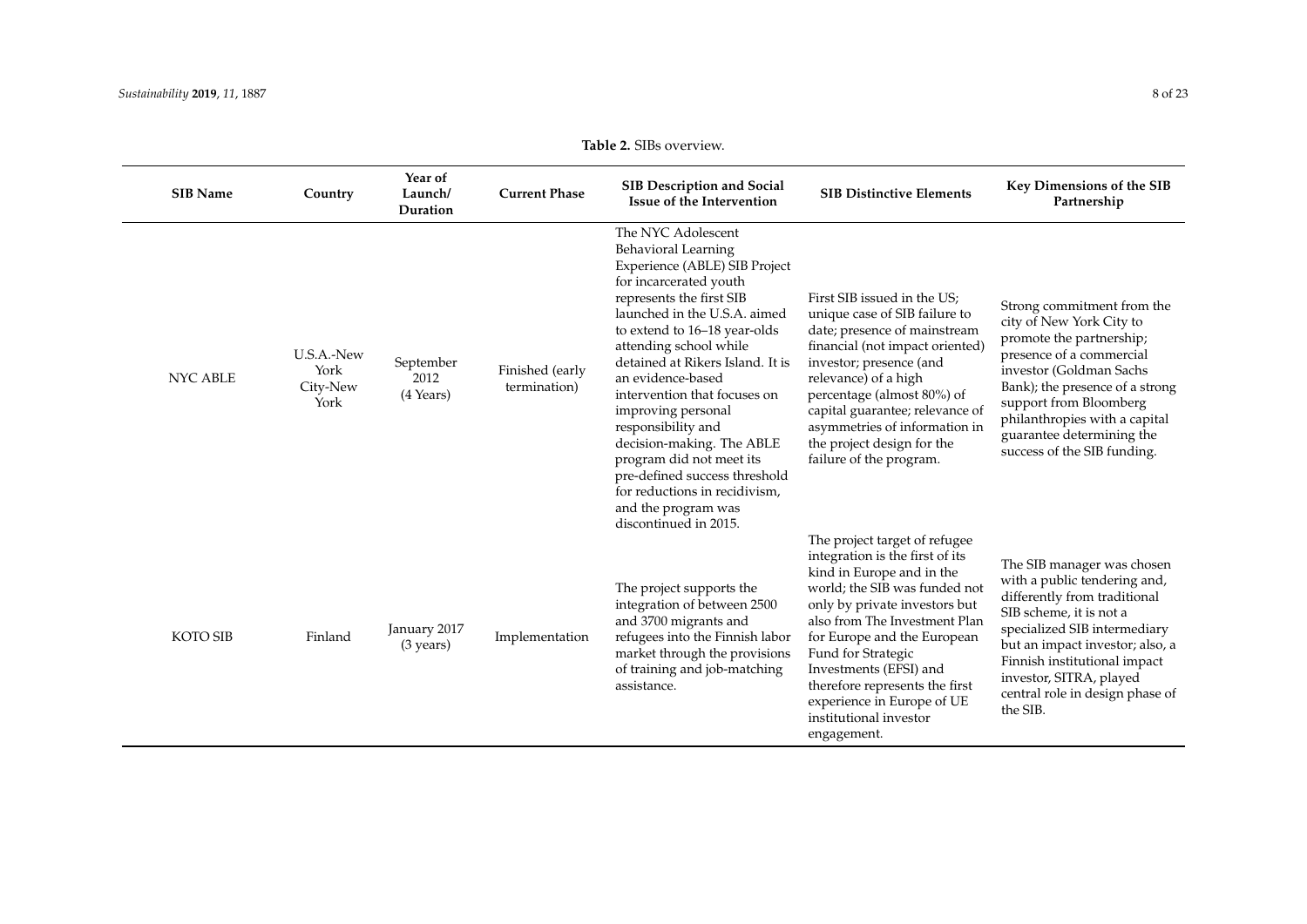# **Table 2.** *Cont*.

<span id="page-8-0"></span>

| <b>SIB</b> Name    | Country                             | Year of<br>Launch/<br>Duration           | <b>Current Phase</b> | <b>SIB Description and Social</b><br>Issue of the Intervention                                                                                                                                                                                                    | <b>SIB Distinctive Elements</b>                                                                                                                                                                                                                                                                 | <b>Key Dimensions of the SIB</b><br>Partnership                                                                                                                                                                                                                                                                                                                         |
|--------------------|-------------------------------------|------------------------------------------|----------------------|-------------------------------------------------------------------------------------------------------------------------------------------------------------------------------------------------------------------------------------------------------------------|-------------------------------------------------------------------------------------------------------------------------------------------------------------------------------------------------------------------------------------------------------------------------------------------------|-------------------------------------------------------------------------------------------------------------------------------------------------------------------------------------------------------------------------------------------------------------------------------------------------------------------------------------------------------------------------|
| <b>NEWPIN</b>      | Australia-New<br><b>South Wales</b> | April 2013<br>(7 years)                  | Implementation       | NEWPIN(the New Parent<br>Infant Network) is an<br>intensive child protection and<br>parent education program<br>that works therapeutically<br>with families under stress.<br>The NEWPIN social benefit<br>bond raised and invested<br>approximately AUD7 million. | The NEWPIN social benefit<br>bond is Australia's first social<br>impact bond; unique funding<br>and repayment scheme:<br>Investors' funds were<br>collected via the issuance of a<br>"traditional" bond, and<br>investors receive annually a<br>coupon payment (an average<br>of 15% per annum) | The New South Wales<br>government was the initiator<br>of the SIB and promoted the<br>partnership; investors come<br>from different areas (a<br>combination of<br>high-net-worth individuals,<br>superannuation funds<br>including Christian Super,<br>and not-for-profit<br>organizations); service<br>provider has a solid baseline<br>of delivering social services. |
| PERSPEKTIVE:ARBEIT | Austria-Upper<br>Austria            | September<br>2015<br>$(3 \text{ years})$ | Concluded            | First launched in Upper<br>Austria, the issue addressed<br>poverty and marginalization<br>among women affected by<br>violence by helping them to<br>them to find a long-term job,<br>which fulfils certain criteria.                                              | The SIB represents the pilot in<br>Austria; the social<br>intervention funded is unique<br>worldwide.                                                                                                                                                                                           | The SIB impact investor<br>played the role of<br>intermediary within the SIB<br>and does so free of charge; the<br>areas of activity and the<br>financial framework were set<br>by the public commissioner.                                                                                                                                                             |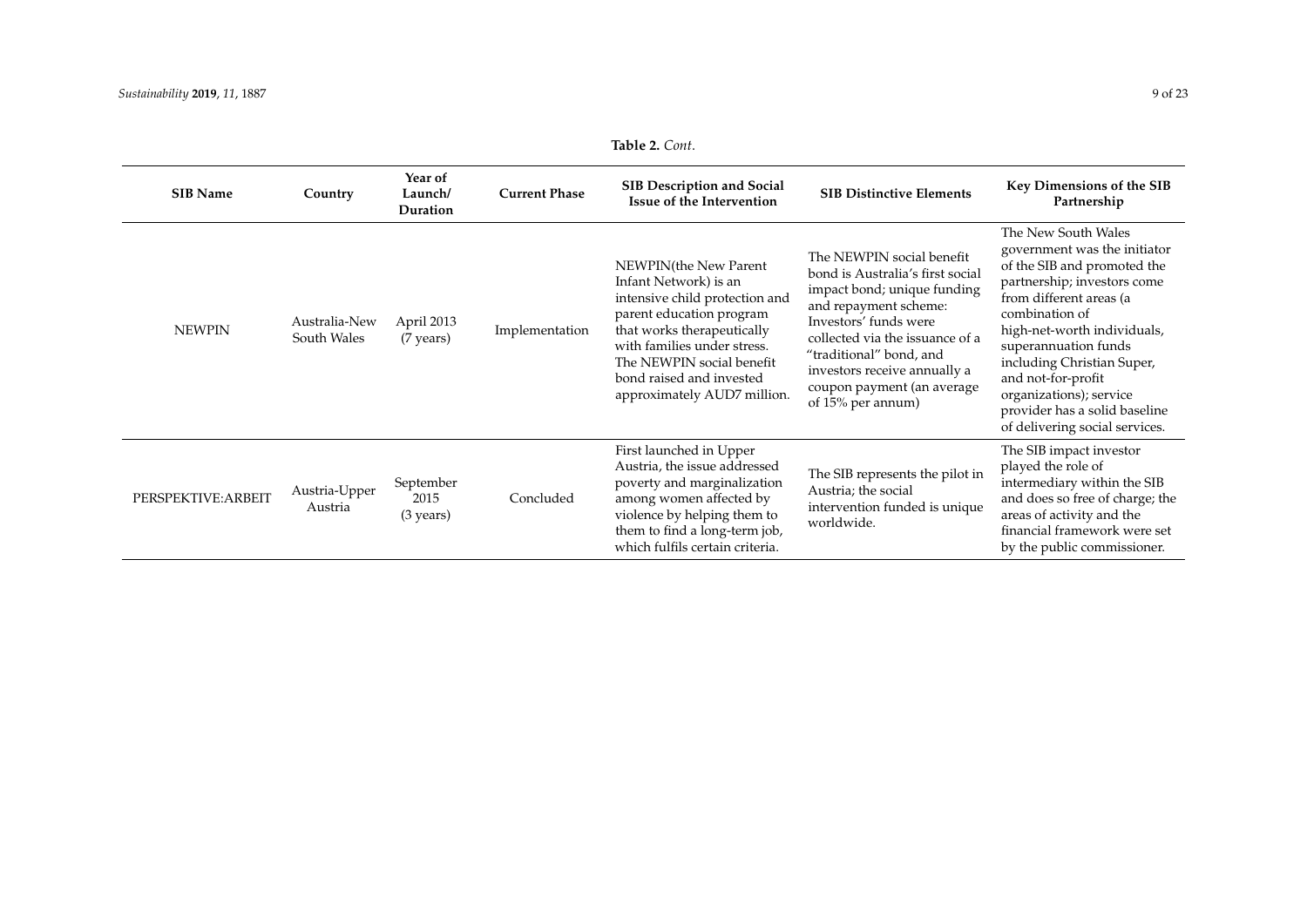## *4.4. Data Analysis*

A research protocol—including the data sources, research instruments and procedures, and researchers' role and responsibilities—was developed in advance [\[94\]](#page-21-25). The research protocol ensured transparency and trustworthiness in our work. In addition, it is worth noting that all data were evaluated and checked in each research phase by at least two researchers.

Given the fact that it was an exploratory study focused on a limited number of cases (based on a small data set), our research employed manual techniques for processing data. In this way, researchers were the principal actors in sorting, interpreting, and coding data; and the analysis took advantage of the creative process that characterized scholars' activities [\[110\]](#page-22-13) regarding reflection on research questions, observation material, and conceptual frame [\[111\]](#page-22-14) (p. 638). It is important to note that Strauss and Corbin [\[112\]](#page-22-15) stressed the relevance of the creative aspect of grounded theory research, in which the theoretical sensitivity and analytic ability of researchers are central.

With regard to the data analysis process, we proceeded as follows. In the first step, two researchers (senior and junior) independently provided a detailed description of each case and the themes within them, drawing up key-concepts and their relationships. The questionnaires and interviews were developed and tested by two researchers (September and October 2018). The interview protocol included a questionnaire (composed of four sections and several open answers) and a semi-structured phone (or, alternatively, in-person) interview. The answers given in the questionnaires (and to phone interviews) were transcribed and analyzed independently by two researchers. Then, we carried out a cross-case analysis, to search for emerging patterns [\[91\]](#page-21-23), by comparing key-elements, concepts, themes, and relationships [\[113\]](#page-22-16). The emerging findings were discussed in light of the existing theory on the BMfS, according to suggestions by Eisenhardt [\[91\]](#page-21-23).

To ensure the process of data analysis was vigorous, an iterative coding procedure [\[112](#page-22-15)[,114\]](#page-22-17) based on techniques and tactics typical of analytic induction commonly used in qualitative research—was adopted. This procedure gradually revealed a final coding scheme (repeatedly subjected to adjustments through multiple rounds of coding and reflection) useful to structure our data and to deeply understand the examined phenomena.

The data analysis started with the observation, interpretation, and selection of materials. We produced a description of each case, which we continuously re-checked during their further interpretations. We carried out an in-depth analysis of our case studies by developing a system of categories for the case study comparisons. The observations were recorded through several kinds of transcription. The reading phase of the transcripts was characterized by creative moments of observation, interpretation, and selection of data in which researchers made connections between materials and provided coding. In this phase, great importance was attributed to "memos", which "complement and explain the codes that were found"  $[115]$  (p. 307). As stated by Flick  $[115]$ (p. 307), "coding includes the constant comparison of phenomena, cases, concepts, and so on, and the formulation of questions that are addressed to the text".

We firstly applied open coding and then selective coding [\[115\]](#page-22-18). Therefore, we grouped codes into categories to increase the comparability and understanding of materials and cases. To do this according to Miles and Huberman's [\[108\]](#page-22-11) recommendations, two researchers (seniors) independently coded the data—identifying a range of sub-themes and major themes—and drew a data structure. Inconsistencies were discussed and solved by all the researchers, also in relation to the literature. An overview of our inductive coding structure is shown in Table [3.](#page-10-0)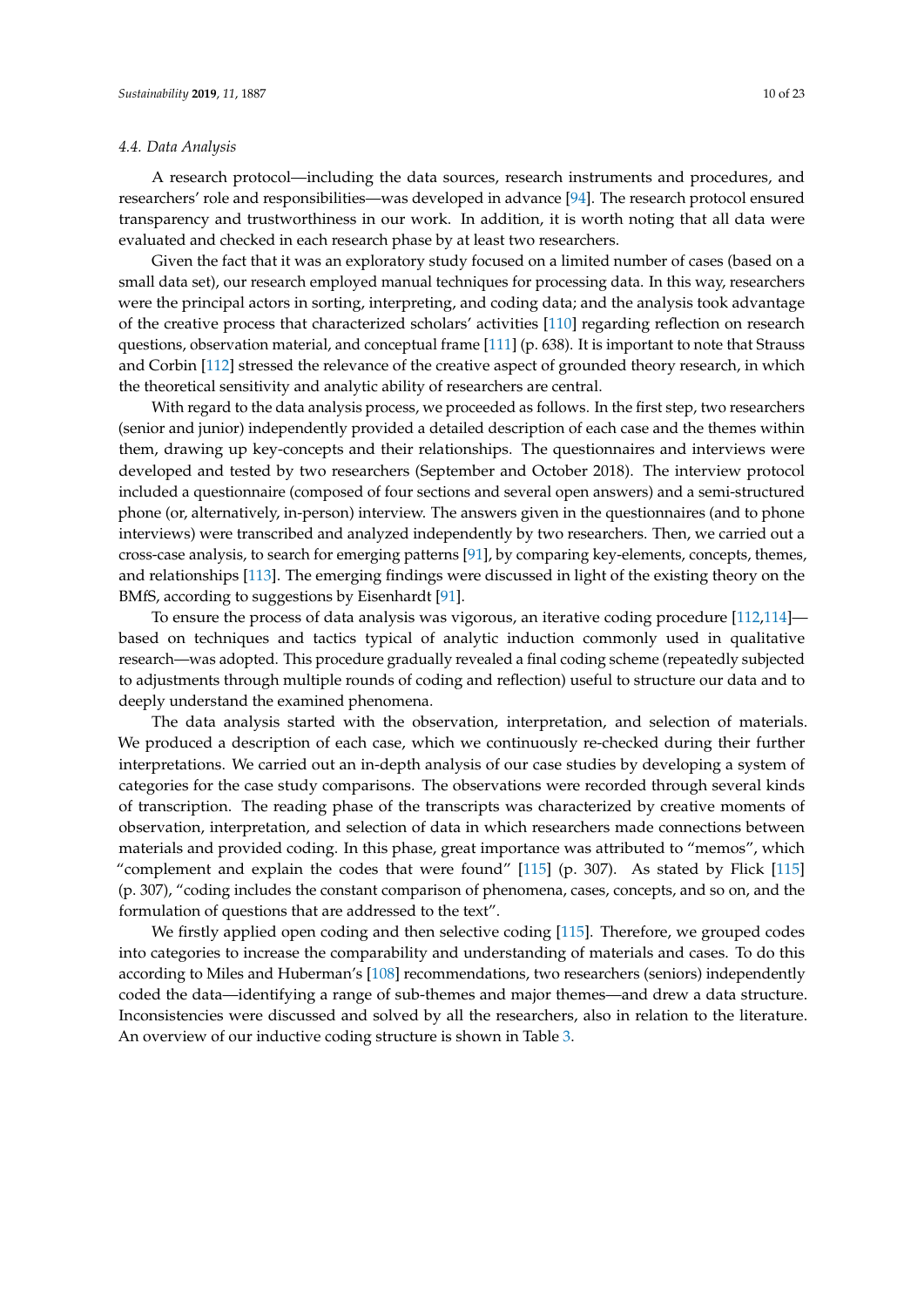<span id="page-10-0"></span>

| <b>First Order Code</b>                                             | <b>Second Order Code</b>                          | <b>Aggregate Dimension</b> |  |
|---------------------------------------------------------------------|---------------------------------------------------|----------------------------|--|
| Social Intervention                                                 |                                                   |                            |  |
| Collaborative Process in SIB Design                                 | Processes and Dynamics                            |                            |  |
| Rigidity of Collaborative Processes During the<br>SIB Design        | Characterizing SIB Design and<br>Structure        | Structure                  |  |
| Main Features of the SIB Governance Structure                       |                                                   |                            |  |
| <b>Outcome Metrics</b>                                              |                                                   |                            |  |
| Outcome Thresholds                                                  | Processes and Dynamics in the<br>Social Dimension | Social Dimension           |  |
| Collaborative Performance Management Systems                        |                                                   |                            |  |
| SIB Funding Scheme                                                  |                                                   |                            |  |
| SIB Dimension Influencing the Amount of<br><b>Financial Returns</b> | Processes and Dynamics in the                     | <b>Financial Dimension</b> |  |
| Adoption of Financial Risk Management Systems                       | <b>Financial Dimension</b>                        |                            |  |
| Presence of Capital Guarantee as Element of SIB<br>Attractiveness   |                                                   |                            |  |

**Table 3.** Overview of coding structure.

#### **5. Empirical Findings**  $I_n$  section we contextually section we provide  $S$  framework, and we provide an  $S$  framework, and we provide an  $I_n$

In this section we contextualized SIBs under the BMfS framework, and we provided an understanding of how SIB collaborative aspects vary across social sectors and geographical areas.

# *5.1. The New Narrative of SIBs*

Following the approach of Schaltegger et al. [\[21\]](#page-19-1) and Yip and Bocken [\[13\]](#page-18-11), we defined the value proposition, value creation and delivery, and the value capture of the SIB model (Figure [2\)](#page-10-1). This allows us to reinterpret the SIB model under the lens of BMfS. SIBs allow for the financing and delivery of social and environmental services (e.g., support the integration of prisoners, deliver education) to a target disadvantaged population (value proposition). Social and environmental services fill social and environmental needs of a target population, improving their living conditions (value creation and delivery). Finally, SIBs allow public bodies to obtain measurable social values and public savings, and they allow investors to obtain a measurable social value alongside a financial return (value capture). Following the approach of Schaltegger et al.  $\mathcal{Q}_1$  and  $\mathcal{Q}_2$  and  $\mathcal{Q}_3$ , we define defined the value the value of  $\mathcal{Q}_3$ 

<span id="page-10-1"></span>

|  | Value proposition |
|--|-------------------|
|--|-------------------|

•social and environmental services are financed to meet social needs of a target population through the participation of a wide range of actors

Value creation and delivery

•social and environmental services meet the social needs of a target population, improving their living conditions

# Value capture

- •allow public bodies to obtain a measurable social value and public saving
- •allow investors to obtain a measurable social value alongside a financial return

**Figure 2.** SIBs as a new narrative of business models for sustainability (BMfS). **Figure 2.** SIBs as a new narrative of business models for sustainability (BMfS).

Table [4](#page-11-0) synthetizes value proposition, value creation and delivery, and value capture of the four Table 4 synthetizes value proposition, value creation and delivery, and value capture of the four SIBs under review. The SIB cases empirically demonstrated why and how they represented a BMfS. SIBs under review. The SIB cases empirically demonstrated why and how they represented a BMfS. For instance, the New York City Adolescent Behavioral Learning Experience (NYC ABLE) case value For instance, the New York City Adolescent Behavioral Learning Experience (NYC ABLE) case value proposition concerned the reduction of re-incarceration rates of adolescents. The SIB's value creation proposition concerned the reduction of re-incarceration rates of adolescents. The SIB's value creation and delivery happened through moral reconation therapy, which was designed to improve social skills, problem solving, and impulse management. The value capture consisted of the number of recidivism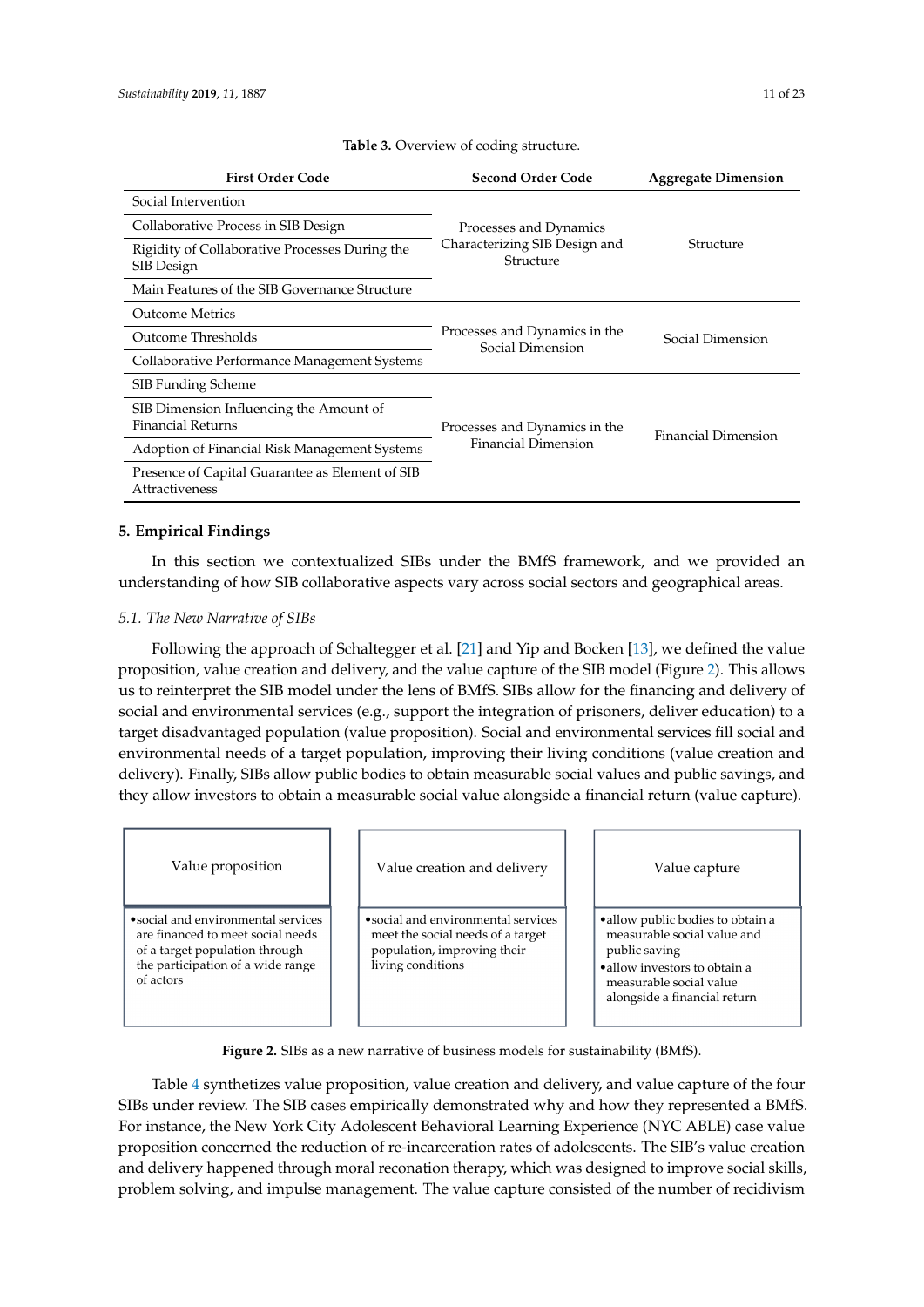bed-days avoided, which generated a maximum payment of USD 11.7 million and a public savings from USD 1 million to USD 20.5 million.

<span id="page-11-0"></span>

| <b>SIB</b> Name               | <b>Value Proposition</b>                                                                                                                                                                                            | Value Creation & Delivery                                                                                                                                                                                                                                                                                                                                                                                             | Value Capture                                                                                                                                                                                                                                                                                                                                                                                                                                                                                                                                                                                                                     |
|-------------------------------|---------------------------------------------------------------------------------------------------------------------------------------------------------------------------------------------------------------------|-----------------------------------------------------------------------------------------------------------------------------------------------------------------------------------------------------------------------------------------------------------------------------------------------------------------------------------------------------------------------------------------------------------------------|-----------------------------------------------------------------------------------------------------------------------------------------------------------------------------------------------------------------------------------------------------------------------------------------------------------------------------------------------------------------------------------------------------------------------------------------------------------------------------------------------------------------------------------------------------------------------------------------------------------------------------------|
| NYC ABLE                      | To reduce the<br>reincarceration rate among<br>adolescents at Rikers Island<br>through an<br>evidenced-based<br>intervention that focuses on<br>improving personal<br>responsibility and<br>decision-making         | ABLE uses moral<br>reconation therapy (MRT),<br>a cognitive behavioral<br>therapy (CBT) intervention.<br>It is designed to improve<br>social skills, problem<br>solving, self-control, and<br>impulse management.                                                                                                                                                                                                     | Outcome that yields payments:<br>Recidivism bed-days avoided<br>Maximum payments possible:<br>USD11.7 million (not including cost<br>of intermediary and evaluation)<br>Public saving:<br>City net savings estimation range<br>from USD 1 million to USD 20.5<br>million on the basis of reduction in<br>re-incarceration rate                                                                                                                                                                                                                                                                                                    |
| <b>KOTO</b>                   | To speed up employment of<br>immigrants, pilot new<br>models of education and<br>employment and combine<br>education and work in a<br>flexible way                                                                  | KOTO -SIB aims to provide<br>jobs for 2500 immigrants<br>over the course of three<br>years, by matching them to<br>labor shortages in the<br>Finnish labor market. These<br>jobs are primarily in<br>manufacturing,<br>construction, trade, and<br>services, where the shortage<br>of skilled workers is<br>particularly acute.                                                                                       | Outcome that yields payments:<br>Increased tax collections and reduced<br>employment benefits over a<br>three-year period<br>Maximum payments possible:<br>€1500 fixed fee for each completed<br>integration training $+50\%$ of tax<br>collections and employment benefit<br>savings versus control group<br><b>Public saving:</b> reduction of 71% of<br>historical public budget dedicated to<br>provide jobs for immigrants                                                                                                                                                                                                   |
| <b>NEWPIN</b>                 | To restore children in<br>out-of-home care to their<br>families, or prevent<br>children from entering care<br>in the first place                                                                                    | NEWPIN runs a child<br>protection program that<br>works with parents whose<br>children have been placed<br>in out-of-home care with<br>the aim of restoring them<br>safely to their families.<br>Furthermore, the bond will<br>reduce the incidence of<br>child abuse and neglect and<br>aims to break the<br>inter-generational cycles of<br>abuse and neglect.                                                      | Outcome that yields payments: the<br>'restoration rate'-the proportion of<br>children attending a NEWPIN<br>Mothers Centre who are successfully<br>restored to the care of their family<br>Maximum payments possible: The<br>higher the restoration rate, the more<br>interest that investors receive, with<br>the maximum payable interest rate<br>being $15%$ .<br>Public savings: Approximately USD<br>95 million will be generated over the<br>long term, with around 50% to be<br>retained by the government and the<br>balance directed to Uniting Care to<br>fund the NEWPIN program and<br>provide a return to investors. |
| PERSPEKTIVE:<br><b>ARBEIT</b> | To provide comprehensive<br>and targeted services for<br>women affected by violence<br>in upper Austria, making it<br>possible for them to use<br>reliable employment to exit<br>the cycle of violence for<br>good. | The SIB supports women<br>affected by violence<br>through individual<br>guidance and by working<br>closely with specialized<br>institutions. Using a variety<br>of resources, a holistic<br>approach to helping<br>women work through their<br>experiences and find secure<br>work can enable them to<br>achieve social and financial<br>independence, allowing<br>them to escape structures of<br>violence for good. | Outcome that yields payments:<br>Help 75 women to find a job, which<br>fulfils following criteria<br>is subject to social<br>O<br>insurance contributions<br>pays a living wage<br>0<br>For at least 20 h per week<br>0<br>For at least a year during the<br>O<br>term of the project<br>Maximum payments possible: $€0.8$<br>million (the amount corresponds to<br>the funding provided including 1%<br>per annum interest on the loans)<br>Public savings: $£1.8$ million derived<br>from multiple sector savings:<br>healthcare, welfare benefits, and<br>unemployment costs.                                                  |

| <b>Table 4.</b> The new narrative of our case studies. |
|--------------------------------------------------------|
|--------------------------------------------------------|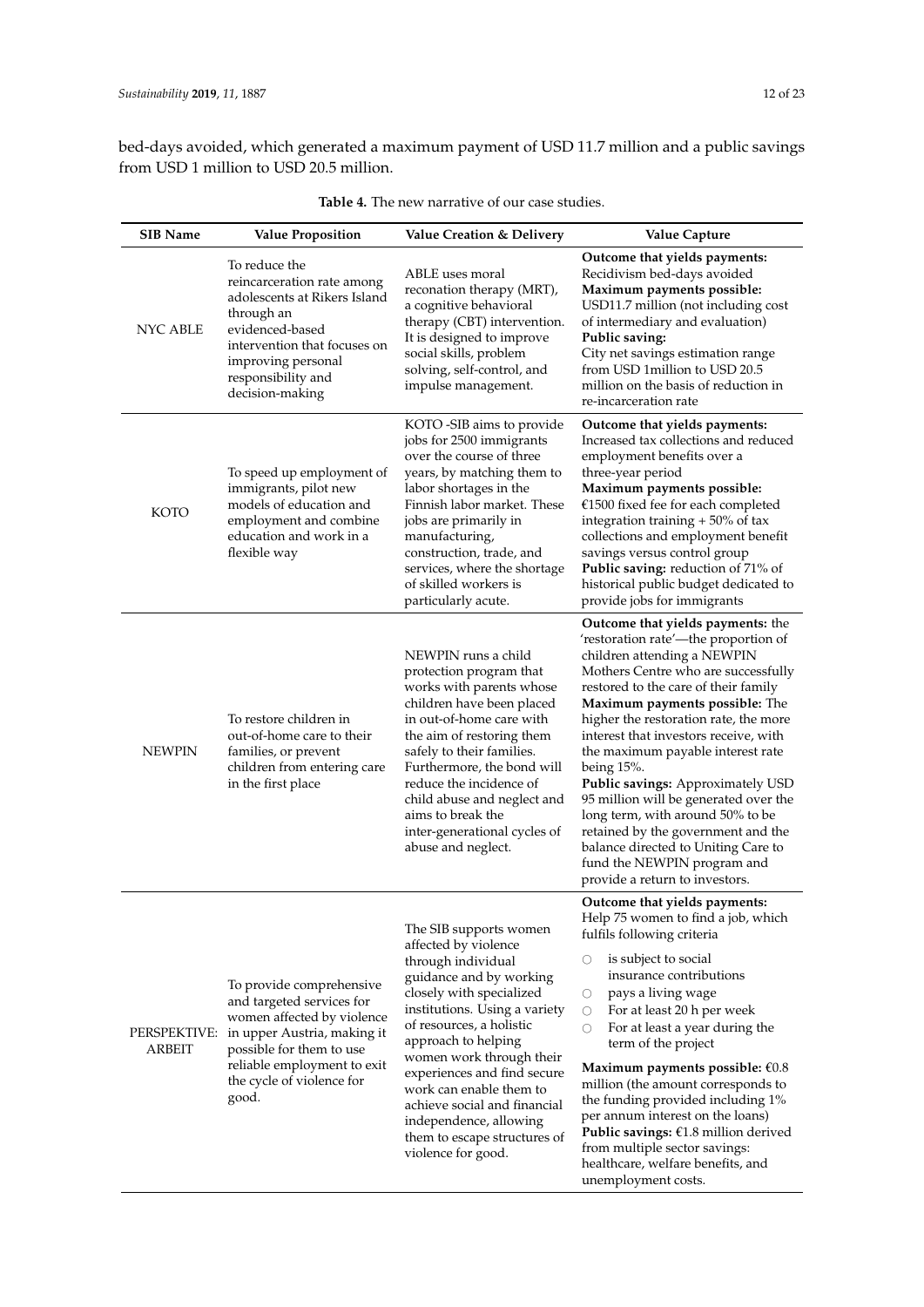The collaborative character of SIBs allows them to be included in a specific set of BMfS: the CSPfS. Specifically, under the CSPfS definition of Waddock [\[36\]](#page-19-22), a SIB may be identified as the result of a collaborative effort from a range of public and private actors who act together to meet a specific social need. Figure 3 summarizes such a theoretical framework.

<span id="page-12-0"></span>

**Figure 3.** cross-sector partnerships for sustainability (CSPfS) and SIBs: What's the framework? **Figure 3.** BMfS, cross-sector partnerships for sustainability (CSPfS) and SIBs: What's the framework?

## *5.2. SIBs and Cross-Sector Partnerships: How They Vary Across Sectors and Geographies 5.2. SIBs and Cross-Sector Partnerships: How They Vary Across Sectors and Geographies*

collaborative dynamics vary across sectors and geographies. Results are presented along the following dimensions of analysis: (i) the processes and dynamics characterizing the design and structure of the  $SIB$ , the(ii) social dimension, and (iii) the financial dimension. structure of the SIB, the SIB, the  $\zeta$  iii) the financial dimension, and (iii) the financial dimension. The financial dimension, and (iii) the financial dimension. The financial dimension of the financial dimension. The This section illustrates the SIB collaborative process and dynamics with the aim of identifying how

## 5.2.1. Processes and Dynamics Characterizing SIB Design and Structure

5.2.1. Processes and Dynamics Characterizing SIB Design and Structure SIB were built around this intervention. Identifying a service provider, the design of outcome metrics and thresholds, the choice of outcome evaluation, and identifying the target population were other key SIB features. Identifying the social intervention represents the key element of a SIB. The main features of the

In two of the four cases under review, the SIB social interventions were identified through a top-down decision flow. Only in the Australian SIB case was the social intervention identified through a call for social impact project to be implemented by a social benefit bond. In the case of the NYC ABLE project, the social intervention identification was built through a consultative process between the commissioner and the specialized SIB intermediary entity, MDRC.

In general, the presence of a collaborative process in the SIB design phase was much higher in the Australian SIB. In the NEWPIN SIB, the commissioning approach to SIBs appeared more open to partnership proposals than in the other SIBs under review. The main element explaining this prevalence of non-collaborative processes or not fully collaborative process—labelled as a form of rigidity in the commissioning approach—derived from national regulation on public procurement that imposed precise procedures on a public commissioner who was commissioning services in the public sector.

Finally, the governance structure of the SIB represents the contractual scheme around which the SIB regulated financial and outcome flows between different actors. In the cases we analyzed, the special purpose vehicle (SPV) played the role of SIB manager. In two cases, NYC ABLE and the Austrian SIB, the SPV was central in the network of the SIB. However, in the case of NYC ABLE, the SPV was owned by the specialized SIB intermediary, while in the Austrian SIB, the SPV was in an emanation of the SIB manager entity owned by the main SIB investor, Juva at Foundation. Also, in the KOTO case SIB, the role of the SIB manager was focused on the SIB investor (Epiqus), but without the presence of an SPV. In the Australian SIB case, we found two lines of contracts between the commissioner and, respectively, the service provider and the investors. In the NEWPIN SIB case, therefore, we saw the absence of a SIB manager entity and the SPV. Table [5](#page-13-0) summarizes the above-described processes and dynamics.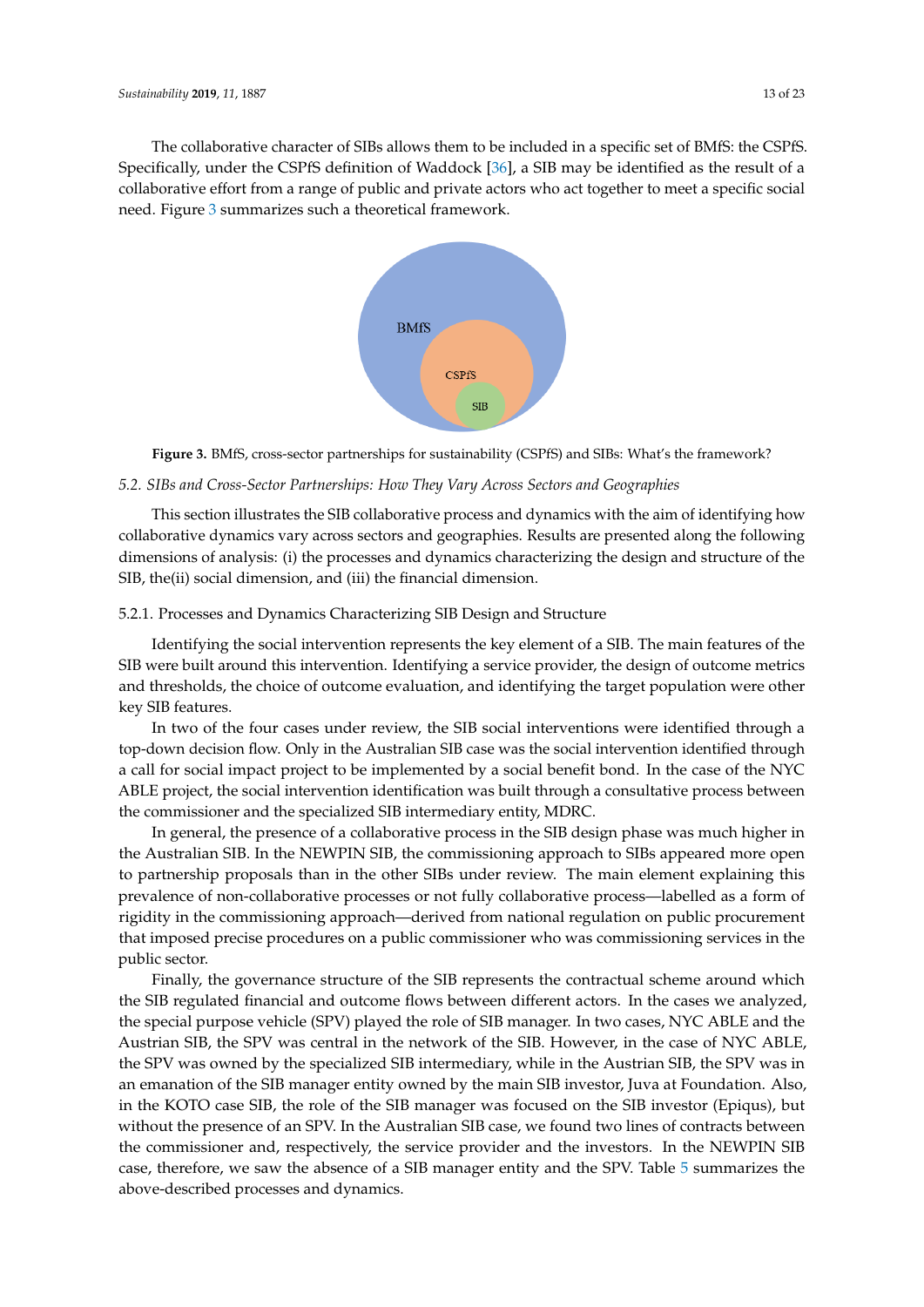<span id="page-13-0"></span>

|                                                                                                  | <b>NYC ABLE</b>                                                                                                | <b>KOTO SIB</b>                                                                                       | <b>NEWPIN</b>                                                                                                              | <b>PERSPEKTIVE:</b><br><b>ARBEIT</b>                                           |
|--------------------------------------------------------------------------------------------------|----------------------------------------------------------------------------------------------------------------|-------------------------------------------------------------------------------------------------------|----------------------------------------------------------------------------------------------------------------------------|--------------------------------------------------------------------------------|
| Identification of<br>Social Intervention                                                         | Partially<br>Collaborative                                                                                     | Top-Down<br>(Commissioner-Led)                                                                        | Collaborative                                                                                                              | Top-Down<br>(Commissioner-Led)                                                 |
| Collaborative<br>Process in SIB Design                                                           | Medium                                                                                                         | Medium                                                                                                | High                                                                                                                       | Low                                                                            |
| <b>Factors Determining</b><br>Rigidity of<br>Collaborative<br>Processes During the<br>SIB Design | National Regulation<br>on Public<br>Procurement                                                                | National<br>Regulation on<br>Public<br>Procurement                                                    | Absent                                                                                                                     | National<br>Regulation on<br>Public<br>Procurement                             |
| Main Features of the<br>SIB Governance<br>Structure                                              | Centrality of<br>Intermediary<br>(through specialized<br>purpose vehicle<br>$(SPV)$ ) as SIB<br>Manager Entity | Centrality of the<br><b>SIB Manager Entity</b><br>(which is also one<br>of the main SIB<br>Investors) | Two lines of SIB Contracts<br>(Commissioner-Service)<br>provider;<br>Commissioner-Funders).<br>Service Provider Centrality | Centrality of<br>Intermediary<br>(through SPV) as<br><b>SIB Manager Entity</b> |

**Table 5.** Processes and dynamics characterizing SIB design and structure.

## 5.2.2. Process and Dynamics in the Social Dimension

In a standard SIB model, the delivery of value is measured with one or multiple outcome metrics. The success of the SIB is measured against pre-defined thresholds along this metric. The evaluation of the level of outcome achieved through the implementation of the social intervention is captured by an independent evaluator.

Identifying the outcome metrics was performed collaboratively in the KOTO SIB and NEWPIN cases. In particular, in the NEWPIN case, one year after implementation, one metric of impact measurement was modified based on a dialogue among the partners because its original design created a distortion in the measurement of impact delivered. In the other two cases, the identification process was commissioner-led on the base of local/national accountability needs. Identifying the outcome thresholds reflected the same dynamics, except for the NYC ABLESIB case where some forms of collaborative decision-making flows between commissioner, service provider, and investors were present. It is interesting to note how collaboratively creating the outcome metrics contributed to a SIB design that more clearly suited the needs of the commissioner, service providers, and investors. Furthermore, outcome metrics identified in a collaborative manner represented a mitigation factor of potential principal–agent conflicts in the SIB design.

Finally, the presence of performance management systems in the SIBs was observed in the Australian and KOTO SIBs. It is interesting to note that the adoption of a performance management system produced a collaborative process by aligning all SIB actors toward the delivery and achievement of the expected SIB social value. The illustration of the findings on these dynamics are summarized in Table [6.](#page-13-1)

| <b>Table 6.</b> Processes and dynamics in the social dimension. |  |
|-----------------------------------------------------------------|--|
|-----------------------------------------------------------------|--|

<span id="page-13-1"></span>

|                                                                   | <b>NYC ABLE</b>    | <b>KOTO SIB</b> | <b>NEWPIN</b> | PERSPEKTIVE:<br><b>ARBEIT</b> |
|-------------------------------------------------------------------|--------------------|-----------------|---------------|-------------------------------|
| Identification of                                                 | Top-Down           | Collaborative   | Collaborative | Top-Down                      |
| <b>Outcome Metrics</b>                                            | (Commissioner-Led) | Designed        | Designed      | (Commissioner-Led)            |
| Identification of                                                 | Collaborative      | Collaborative   | Collaborative | Top-Down                      |
| Outcome Thresholds                                                | Designed           | Designed        | Designed      | (Commissioner-Led)            |
| Adoption of<br>Collaborative<br>Performance<br>Management Systems | Missing            | Adopted         | Adopted       | Missing                       |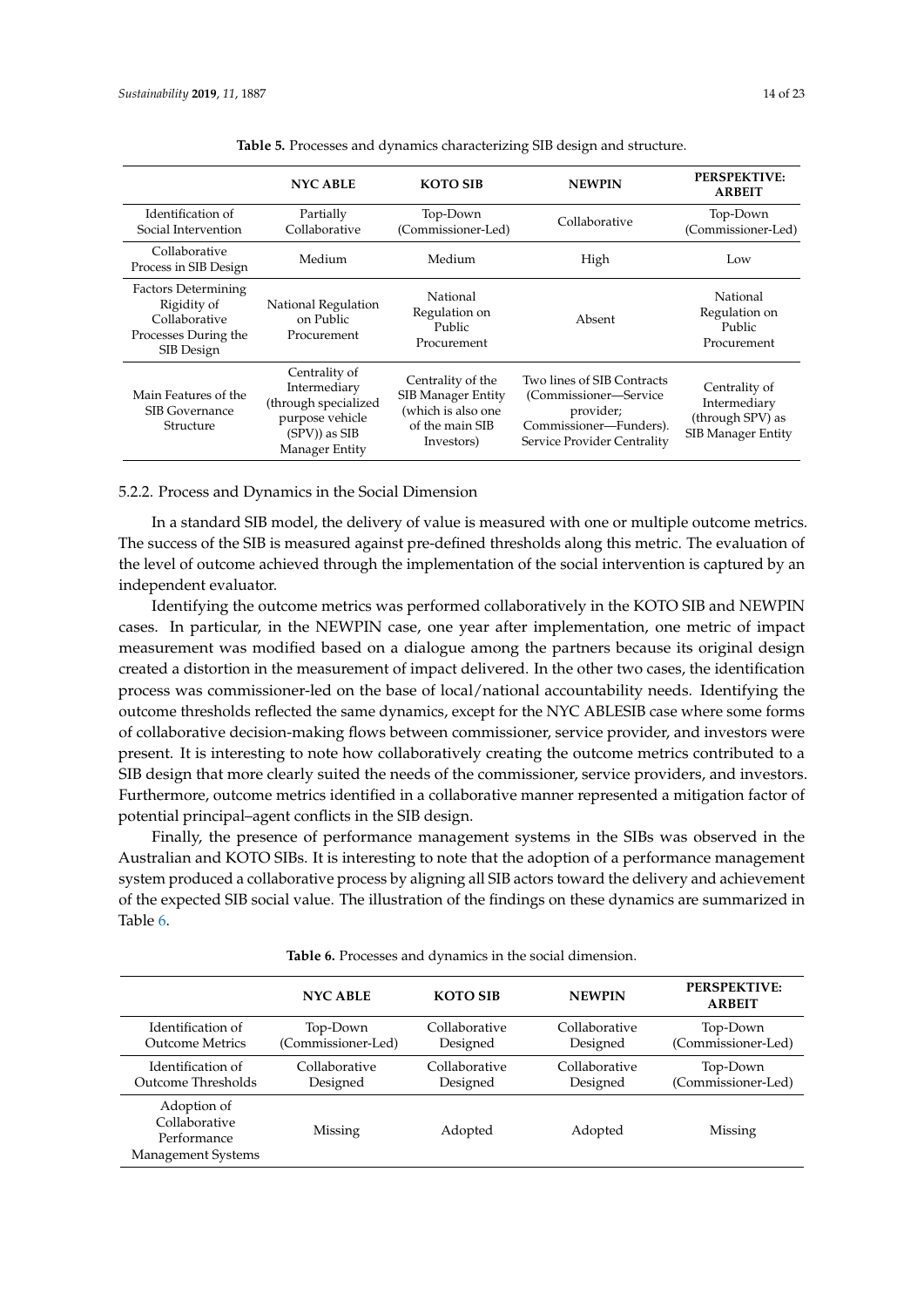## 5.2.3. Process and Dynamics in the Financial Dimension

SIB financial flows can be divided into two main phases: the funding—where capital is raised through impact investors—and the outcome payments—where the principal is returned to investors plus a variable premium, depending on the level of outcome achieved.

The SIB funding scheme is the most differentiated element in this dimension. This variety may be due to national factors, to the typology of investors engaged in the SIB, as well as the technical instruments available in the domestic financial market. Specifically, in the cases of NYC ABLE and the Austrian SIBs, the SIB funding was designed around a prominent role of the public commissioner in terms of identification of investors most suitable for the first national SIB experience. The case of the KOTO SIB represented an innovative funding scheme, where, for the first time, the subscription of the SIB investment was also proposed to EU institutional investors (European investment fund). In the case of NEWPIN, the funding was carried by issuing a financial product similar to traditional bonds.

In the observed SIBs, outcome payments were influenced by many variables. For example, in the NYC ABLE case, the risk of SIB failure was the central element influencing the definition of the amount of financial returns. In the cases of KOTO and NEWPIN, the relationship between financial returns and outcome thresholds remained central to dimensioning the financial returns. In the case of the Austrian SIB, the public savings produced from the SIB implementation conditioned the definition of the financial returns.

Finally, another collaborative element was found in the presence of guarantee of capital. A guarantee represents a collaborative element since the SIB promoter participates in the possible losses, bearing the financial risk of not achieving the expected outcomes. In the cases analyzed, a guarantee was set up in two out of the four SIBs. This result was evidence of a close relationship between the (expected) public savings curve and the maximum outcome payments repayable to investors, in case of success. Moreover, the presence of capital protection was an incentive to successfully complete the SIB funding.

Table [7](#page-14-0) highlights results on the analysis of the collaborative processes for financial return generation.

<span id="page-14-0"></span>

|                                                                           | <b>NYC ABLE</b>                | <b>KOTO SIB</b>                                    | <b>NEWPIN</b>             | PERSPEKTIVE:<br><b>ARBEIT</b>  |
|---------------------------------------------------------------------------|--------------------------------|----------------------------------------------------|---------------------------|--------------------------------|
| Identification of SIB<br><b>Funding Scheme</b>                            | Top-Down<br>(Commissioner-Led) | Designed by the<br>SIB-Specialized<br>Intermediary | Collaborative<br>Designed | Top-Down<br>(Commissioner-Led) |
| <b>SIB</b> Dimension<br>Influencing the<br>Amount of Financial<br>Returns | Non-Performance<br>Risk        | Outcome<br>Thresholds                              | Outcome<br>Thresholds     | <b>Public Savings</b>          |
| Adoption of Financial<br>Risk Management<br>Systems                       | Missing                        | Adopted                                            | Adopted                   | Missing                        |
| Presence of Capital<br>Guarantee as Element<br>of SIB Attractiveness      | Present                        | Absent                                             | Present                   | Absent                         |

**Table 7.** Processes and dynamics in the financial dimension.

5.2.4. A Theorization of How SIBs May Vary across Sectors and Geographies

Our empirical findings highlighted that collaborations between SIB actors varied across social sectors and geographical areas. Starting from this perspective, we identified three different models of SIBs characterized by different levels of collaboration.

1. SIBs as a fully collaborative cross-sector partnership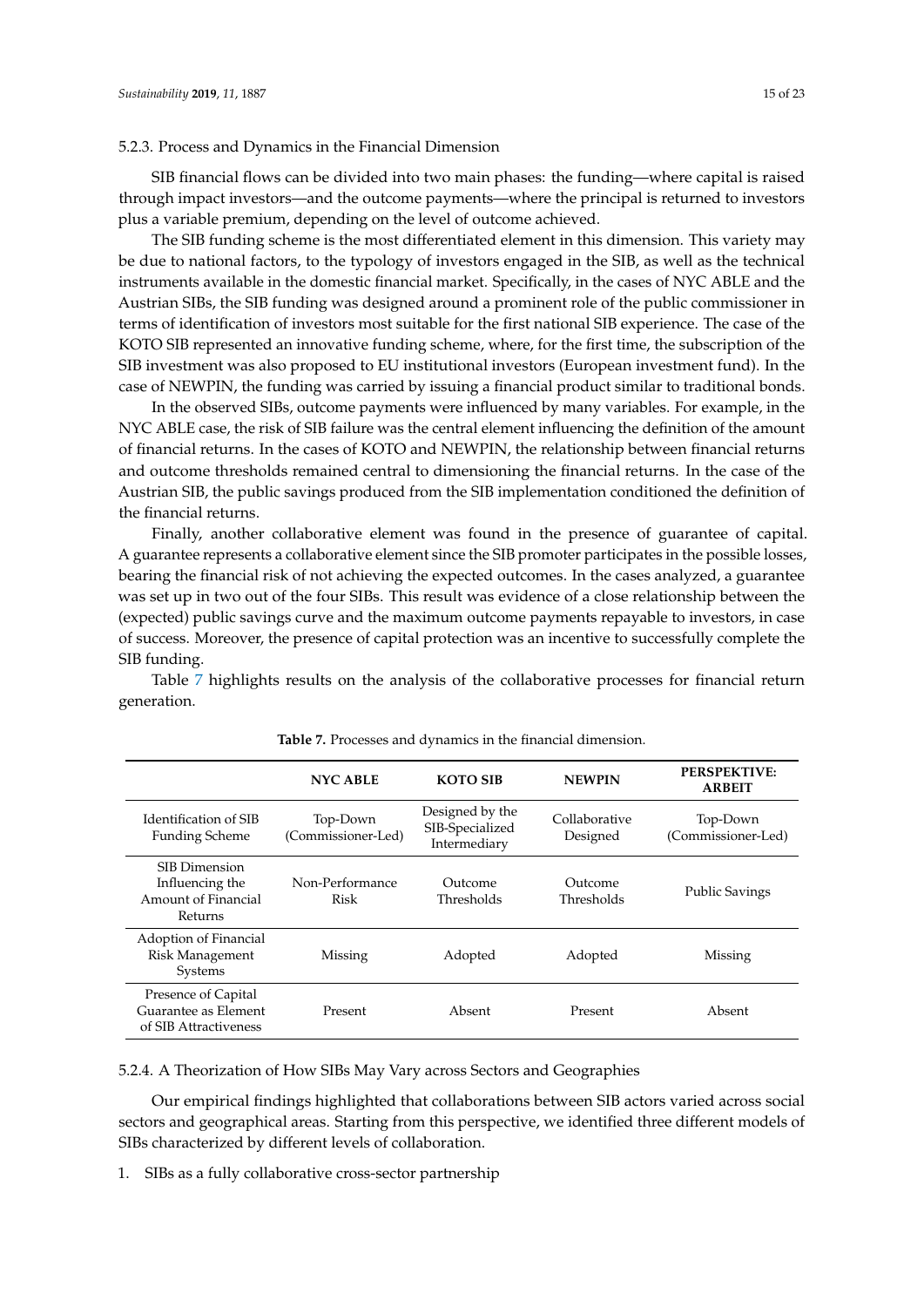Our empirical findings demonstrated that SIBs may be characterized by a high level of collaboration between different actors. This was the case of the NEWPIN SIB, where collaboration between stakeholders emerged in the SIB design and structuring, social dimension, and financial dimension. Specifically, identifying the social intervention was realized through a collaborative process between the different actors, and the SIB design was marked by high degree of collaboration. The identification of outcome metrics and of outcome thresholds was collaboratively designed as well as the identification of the SIB funding scheme. The presence of a guarantee in the NEWPIN SIB was also encouraged by the commissioners, who were highly engaged to favor the funding of the first SIB launched in the state.

When we are in the presence of a such collaborative scheme, we can refer to the SIB as a fully collaborative cross-sector partnership.

## 2. SIBs as a low-collaborative partnership

When the collaboration between SIB actors isabsent in the design and structuring of the SIB and in the setting of social and financial dimension, the SIB takes the form of a non-collaborative partnership. This was the case with the PERSPEKTIVE ARBEIT SIB. In fact, the social intervention was identified through a top-down approach and the SIB design was characterized by a low degree of collaboration between the different actors. Furthermore, the identification of social and financial dimensions (outcome metrics, outcome threshold, and funding scheme) did not see a collaboration between SIB stakeholders. Finally, a guarantee scheme was not structured.

## 3. SIBs as partially collaborative cross-sector partnership

When the SIB is not following a fully collaborative model or is a low-collaborative model, the SIB occupied a "middle area" including a wide range of partnerships that presented a partially collaborative cross-sector partnership. The NYC ABLE and KOTO SIB cases took place in this "middle area". The NYC ABLE case showed a partially collaborative scheme of social intervention identification and a medium collaborative process for the SIB design. Meanwhile, the identification of outcome metrics happened through a top-down approach, as did identification of the SIB funding scheme. Thus, the only two elements showing collaboration between the actors in the NYC ABLE case were the identification of the outcome threshold and the presence of a guarantee scheme. By contrast, the KOTO SIB showed collaboration both in the identification of outcome metrics and in defining the outcome thresholds, with no collaboration in SIB design and structuring of the funding scheme. A guarantee scheme was also absent.

## **6. Discussion**

The empirical study brings new insight into the BMfS literature by introducing SIBs to this conceptual framework. Specifically, SIBs may be considered under the lens of a specific BMfS: the CSPfS. Indeed, SIBs connect multiple stakeholders under at least one contract. They require an upfront transfer of funds to the service provider, and they return outcome payments to investors upon progress toward improved outcomes. How the collaboration may vary across social sectors and geographical areas is discussed below, looking specifically at the results and issues related to collaborative processes and dynamics in SIB design and structuring as well as the social and financial dimensions.

Collaborative and dynamic processes are key during the partnership building, design, and implementation phases of the project. Collaborative dynamics remain unpacked until all partners are identified. However, identifying the social issue of intervention, along with the measures and impact evaluation framework adopted, are also key elements.

In the cases investigated in this study, dynamics emerged that completely centered on the public commissioner, who establishes the social area of intervention and relative outcome metrics. In this way, the SIB partners receive the engagement in the SIB partnership with precise value focus boundaries. Such bottom-down dynamics may produce some form of rigidity in the nascent SIB. Specifically, it is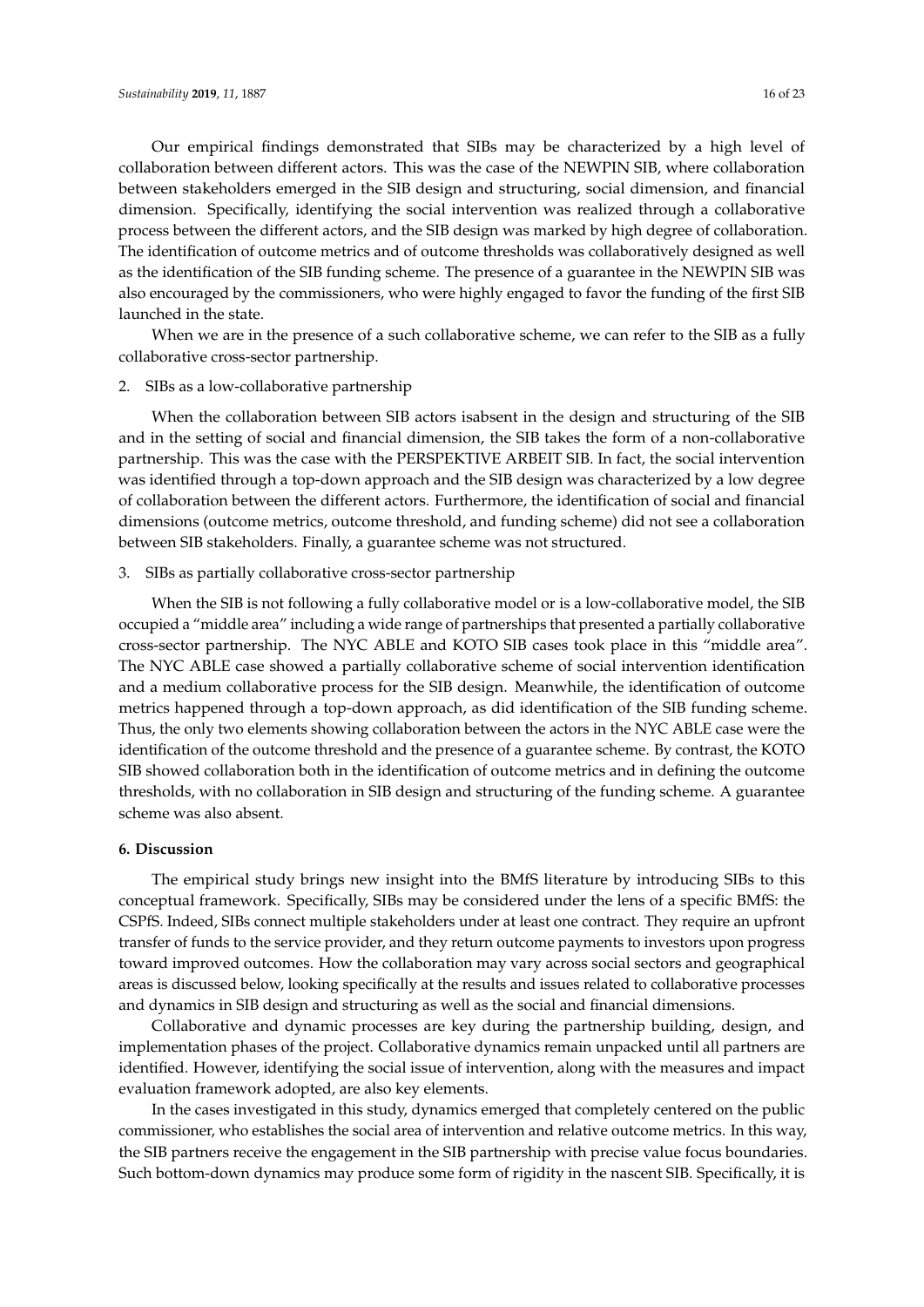interesting to note how such an approach set the groundwork for the failure of the NYC ABLE SIB. In other words, collaborative engagement in the identification of social issue intervention may improve the appropriateness of the intervention and create a better match between the target population and the intervention funded with the SIB. Strong commissioner motivation to engage in the SIB may be insufficient to ensuring project success if public actors do not have thorough knowledge of the most appropriate solution for the identified social issue. In this sense, in the Australian experience, the collaborative engagement of the social service provider produced a collaborative focus on the most appropriate intervention and selection of the relative outcome metrics. In this specific case, an evidence-based program appears as the best solution to be funded with a pilot SIB because partners may benefit from a historical baseline of solutions and impact that may mitigate asymmetric information distortions. The second reason explaining rigidity in the collaboration processes during partnership building arose from national legal context. National legal frameworks on public procurement can jeopardize a commissioner approach to the SIB. Therefore, partnerships for innovation are often subject to public tendering. However, what emerged was that in different contexts, public tenders may have focused over a specialized SIB intermediary, which then engaged the other SIB partners or, separately, over the single partners. Finally, the external context, especially taxes or other forms of financial incentives, remains equally important in different contexts and sectors.

With regard the collaborative achievement of the expected outcomes, we observed some differences between the SIB cases. In the NEWPIN SIB, one year after implementation, the collaborative focus between service providers and the commissioner produced a changed outcome metric with the aim to efficiently overlap the outcome evaluation with the social intervention. Such elements reveal the importance of collaborative dynamics, not only during the design phase, but also in the implementation stage. In this sense, sharing reliable and updated data between SIB partners may improve the effectiveness of intervention. Finally, the SIBs reviewed demonstrated greater focus on outcome measurement by adopting rigorous data collection and performance management approaches. However, it is important to distinguish such activities such as collection of management information from information collected to report robust evidence of effectiveness. In the analyzed cases, only the NYC ABLE project information was collected both for management information needs and to report how outcomes achieved were attributable to the SIB intervention by using a quasi-experimental outcome measurement method. There are various reasons for this, including differences in the social sector interventions that may influence collecting outcome data at the individual client level, over time.

Regarding the collaborative achievement of the expected financial results, SIB produces new rules to govern the delivery of social impact. First, these contracts distribute risk amongst partners in new ways. Through analyses of the SIB contracts in the four cases reviewed, we observed different SIB structures. In the NEWPINSIB, two different contracts regulated the relationships between commissioner and service providers and between commissioner and investors. In the NYC ABLESIB, the presence of a specialized SIB intermediary was directly related to the presence of a SPV, which was useful to concentrate financial transactions between intermediary and other partners. In the KOTO SIB we saw a model where the intermediary retained the central role. However, in this case the fund manager was an impact-investing company and, therefore, the financial flows in this SIB appeared closer to a social investment partnership. In the first model (NEWPIN), payments from the commissioner fed into the provider organization, and the commissioner made outcome payments to the investor. In the second one (NYC ABLE), instead of inputs flowing from investors, commissioners, and SIB specialist organizations directly to the service provider, they took place through the SPV. Finally, the figure of impact investors and SIB manager may overlap, as seen in the KOTO SIB case. This characteristic, though not a novelty in the SIB market, opens new considerations about the role of the SIB investors, and it and poses questions about whether such actors, as SIB managers themselves, enhance effectiveness compared to a specialized SIB intermediary.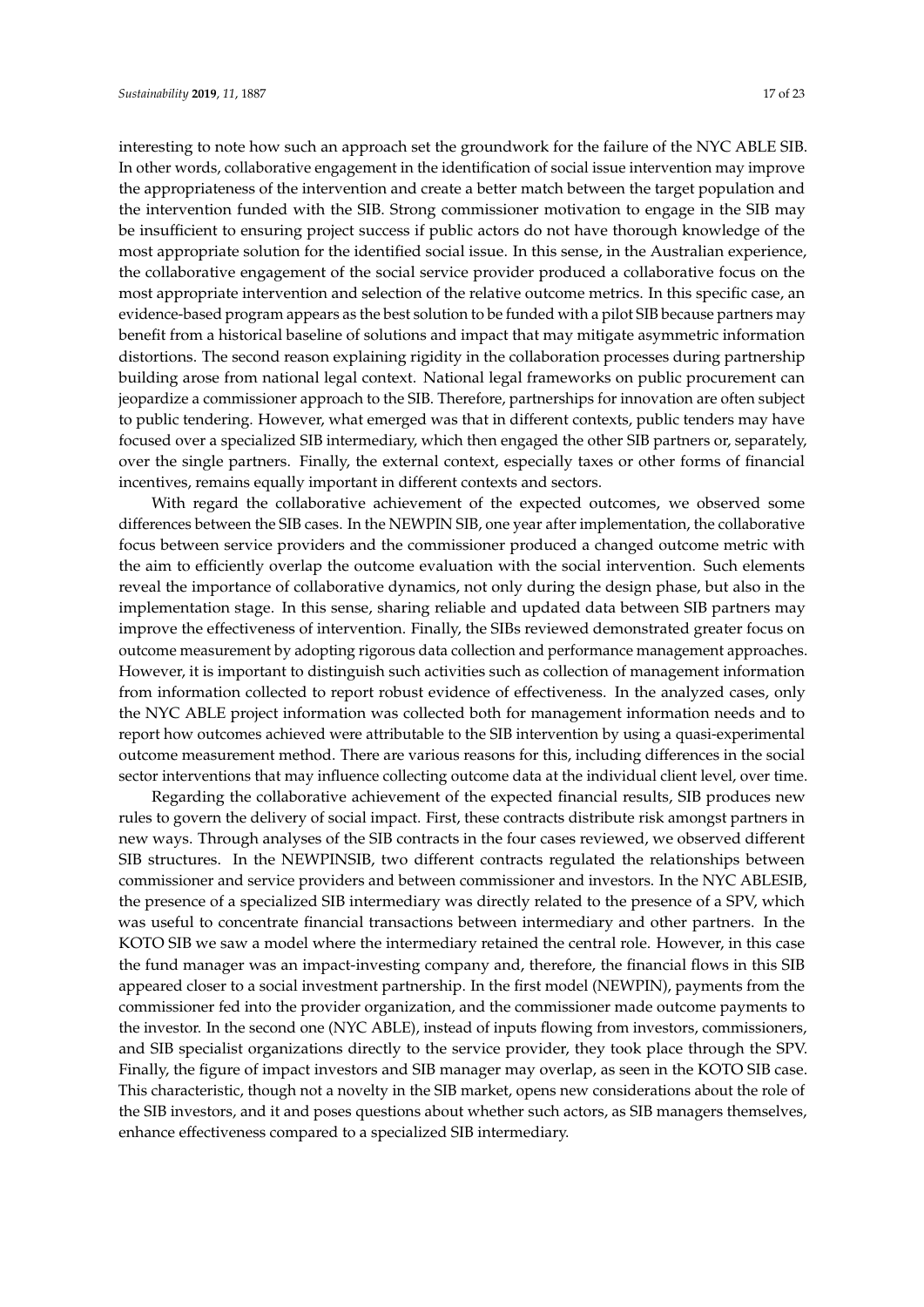## **7. Conclusions**

In recent years, traditional business models for sustainability (BMfS)have shown to be weak at solving complex social problems. Cross-sector partnerships for sustainability (CSPfS) are seen as a new paradigm that mitigates the failure of traditional models, which are typically implemented by governmental or social sector organizations [\[6](#page-18-5)[–8\]](#page-18-6).

New and innovative models have also emerged in the finance field to answer the growing social and environmental challenges. Impact investing represents one of the most interesting BMfS [\[16\]](#page-18-14) because of its value proposition of achieving financial return as well as a measured (or measurable) social and environmental impact. However, if the impact-investing business model is structured in a traditional manner, it may face similar limitations to the other traditional BMfS. These limitations may be overcome through CSPfS and, specifically, through social impact bonds (SIBs).

Using an explorative case study analysis of four SIBs, this research contributes to the existing literature of business models and social impact investments in several different ways. Foremost, to the best of our knowledge, this is the first study to position the SIB model within the conceptual framework of BMfS and, specifically, within the business models for sustainable finance (BMfSF).

Our approach derives from Schaltegger et al. [\[21\]](#page-19-1) and Yip and Bocken [\[13\]](#page-18-11) to identify the value proposition, value creation and delivery, and the value capture of SIBs, positioning the SIB model under the lens of BMfS. SIBs allow for the financing and delivery of social and environmental services (e.g., support the integration of prisoners, or deliver education) to a disadvantaged target population (value proposition). Social and environmental services fill social and environmental needs of a target population, improving their living conditions (value creation and delivery). Finally, SIBs allow public organizations to obtain measurable social value and public savings, while providing investors with a measurable social value alongside a financial return (value capture).

The collaborative characteristic of SIBs places them within a specific set of BMfS: the CSPfS. In fact, SIBs are characterized by collaborative efforts of a range of public and private actors who act together to meet a specific social need.

Our study provides a theorization of how the SIB CSPfS varies across social sectors and geographical contexts by identifying three different models of SIBs based on the different degrees of collaboration between SIB actors: (i) SIB as a fully collaborative partnership; (ii) SIB as a low-collaborative partnership; and (iii) SIB as a partially collaborative partnership. The explorative case study suggests that when the SIB is conceived as a low-collaborative partnership it may be exposed to intervention failure, whereas a fully collaborative model may reduce the risk of SIB failure through the design of collaborative processes.

Our early findings are useful to policy makers and practitioners involved in the SIB design and implementation in suggesting that SIB should be designed and implemented as a fully collaborative partnership, because the collaboration between all the interested parties may help create the desired social impact. Specifically, collaborative engagement, when identifying the social issue intervention as well as the other phases of structuring a SIB, may render the social intervention design and governance more appropriate. Similarly, collaboratively identifying outcome metrics and outcome threshold should improve overall effectiveness by mitigating the principal–agent conflicts that could arise during the SIB design stage. For the same reasons, the presence of a capital protection produces a type of collaborative participation that mitigates the risk of investors losing capital, in case the SIB fails.

Using a theoretical framework outlined in this paper, future research could expand understanding on the relationship between fully, low, and partially collaborative partnerships and SIBs to positively create social impact. Further evidence could be found by analyzing other SIBs, even in sectors that currently report low use of SIBs such as the environmental sector. Moreover, as the SIB market grows, it will likely drive the application of qualitative and quantitative analyses as well as the implementation of software-based qualitative analyses, given the large volume of data.

Scholarship would also benefit from more in-depth investigations into the design and implementation of SIBs and how they are influenced by factors such as national tendering regulation,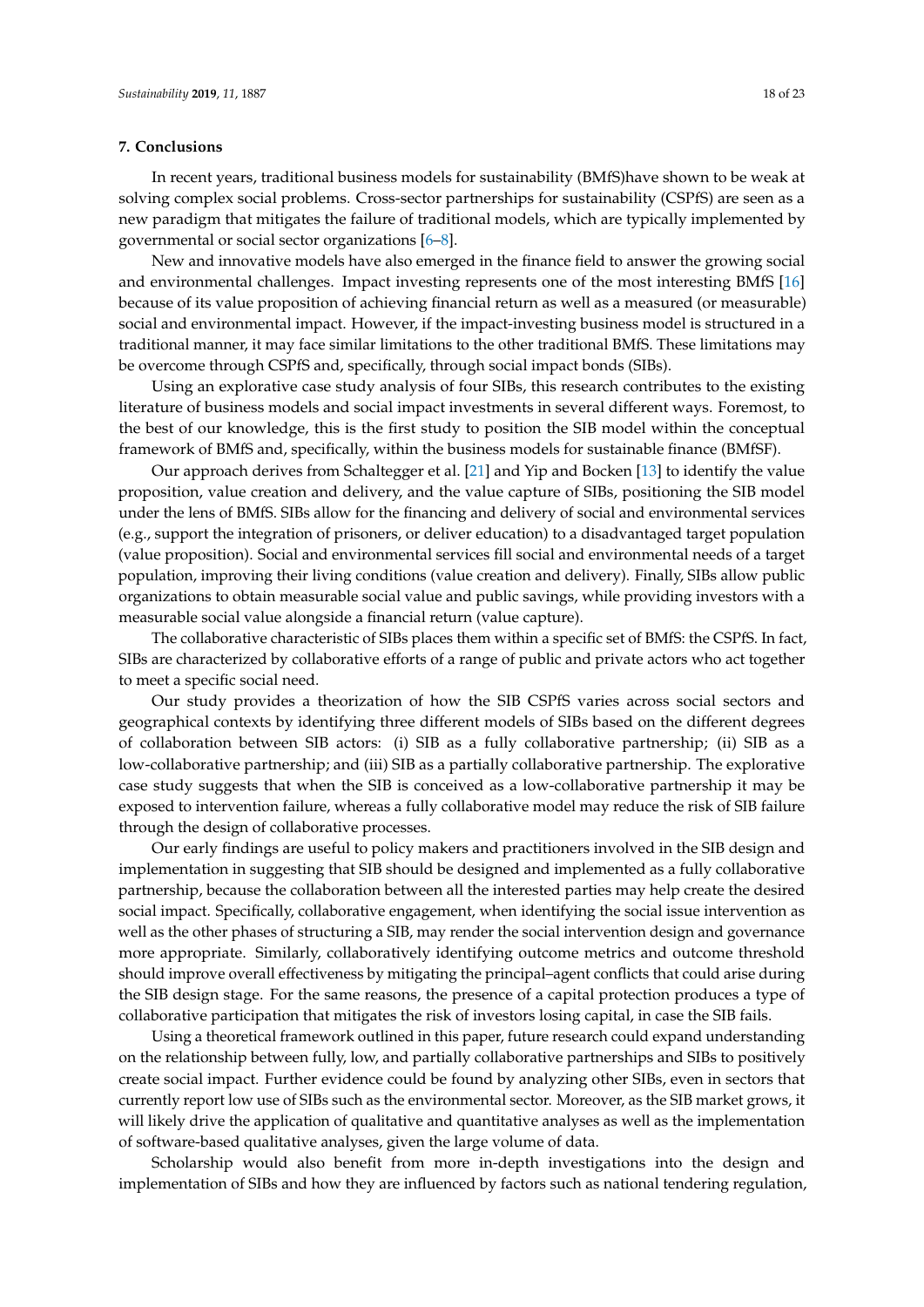the presence of a national structured social investment market, the nature of social intervention, and specific metrics and outcome thresholds for intervention funded with a SIB. For these reasons, future studies should approach SIBs by adopting multidisciplinary lenses and mixed methods useful for more in-depth explorations of SIB evidence within BMfS research.

**Author Contributions:** The Authors contributed equally to this research work.

**Funding:** This research was funded by Italian Ministry of Education, Universities and Research (MIUR), Project "An Italian platform for impact finance: financial models for social inclusion and sustainable welfare", Project Code: SIF16\_00055.

**Acknowledgments:** The authors would like to express sincere gratitude for the valuable comments and suggestions received by the anonymous referees of Sustainability and by the Scientific Committee of the Second Social Impact Investments International Conference, Rome, 12–13 December 2018.

**Conflicts of Interest:** The authors declare no conflict of interest.

## **References**

- <span id="page-18-0"></span>1. Lüdeke-Freund, F.; Dembek, K. Sustainable business model research and practice: Emerging field or passing fancy? *J. Clean. Prod.* **2017**, *168*, 1668–1678. [\[CrossRef\]](http://dx.doi.org/10.1016/j.jclepro.2017.08.093)
- <span id="page-18-1"></span>2. Dentchev, N.; Baumgartner, R.; Dieleman, H.; Jóhannsdóttir, L.; Jonker, J.; Nyberg, T.; Rauter, R.; Rosano, M.; Snihur, Y.; van Hoof, B. Embracing the variety of sustainable business models: Social entrepreneurship, corporate intrapreneurship, creativity, innovation, and other approaches to sustainability challenges. *J. Clean. Prod.* **2016**, *113*, 1–4. [\[CrossRef\]](http://dx.doi.org/10.1016/j.jclepro.2015.10.130)
- <span id="page-18-2"></span>3. Bocken, N.M.; Short, S.W.; Rana, P.; Evans, S. A literature and practice review to develop sustainable business model archetypes. *J. Clean. Prod.* **2014**, *65*, 42–56. [\[CrossRef\]](http://dx.doi.org/10.1016/j.jclepro.2013.11.039)
- <span id="page-18-3"></span>4. Piscicelli, L.; Ludden, G.D.S.; Cooper, T. What makes a sustainable business models successful? An empirical comparison of two peer-to-peer good-sharing platforms. *J. Clean Prod.* **2018**, *172*, 4580–4591. [\[CrossRef\]](http://dx.doi.org/10.1016/j.jclepro.2017.08.170)
- <span id="page-18-4"></span>5. Porter, M.E.; Kramer, M.R. The big idea: Creating shared value. *Harv. Bus. Rev.* **2011**, *89*, 2.
- <span id="page-18-5"></span>6. Salamon, L.M. Of market failure, voluntary failure, and third-party government: Toward a theory of government-nonprofit relations in the modern welfare state. *J. Volunt. Act. Res.* **1987**, *16*, 29–49. [\[CrossRef\]](http://dx.doi.org/10.1177/089976408701600104)
- 7. Young, D.R. Alternative models of government-nonprofit sector relations: Theoretical and international perspectives. *Nonprofit Volunt. Sect. Q.* **2000**, *29*, 149–172. [\[CrossRef\]](http://dx.doi.org/10.1177/0899764000291009)
- <span id="page-18-6"></span>8. Kolk, A.; Levy, D.; Pinkse, J. Corporate responses in an emerging climate regime: The institutionalization and commensuration of carbon disclosure. *Eur. Acc. Rev.* **2008**, *17*, 719–745. [\[CrossRef\]](http://dx.doi.org/10.1080/09638180802489121)
- <span id="page-18-7"></span>9. Breuer, H.; Fichter, K.; Lüdeke-Freund, F.; Tiemann, I. Sustainability-Oriented Business Model Development: Principles, Criteria, and Tools. *Int. J. Entrep. Ventur.* **2018**, *10*, 256–286. [\[CrossRef\]](http://dx.doi.org/10.1504/IJEV.2018.092715)
- <span id="page-18-8"></span>10. Walker, T.; Kibsey, S.D.; Crichton, R. (Eds.) *Designing a Sustainable Financial System: Development Goals and Socio-Ecological Responsibility*; Palgrave Macmillan: Basingstoke, UK, 2018; pp. 1–429.
- <span id="page-18-9"></span>11. Lehner, O. *Routledge Handbook of Social and Sustainable Finance*; Routledge: London, UK, 2016.
- <span id="page-18-10"></span>12. Carè, R.; Trotta, A.; Rizzello, A. An alternative finance approach for a more sustainable financial system. In *Designing a Sustainable Financial System: Development Goals and Socio-Ecological Responsibility*; Walker, T., Kibsey, S., Crichton, R., Eds.; Palgrave Macmillan: Basingstoke, UK, 2018.
- <span id="page-18-11"></span>13. Yip, A.W.; Bocken, N.M. Sustainable business model archetypes for the banking industry. *J. Clean. Prod.* **2018**, *174*, 150–169. [\[CrossRef\]](http://dx.doi.org/10.1016/j.jclepro.2017.10.190)
- <span id="page-18-12"></span>14. Alijani, S.; Karyotis, C. Coping with impact investing antagonistic objectives: A multistakeholder approach. *Res. Int. Bus. Financ.* **2019**, *47*, 10–17. [\[CrossRef\]](http://dx.doi.org/10.1016/j.ribaf.2018.04.002)
- <span id="page-18-13"></span>15. Schinckus, C. Financial innovation as a potential force for a positive social change: The challenging future of social impact bonds. *Res. Int. Bus. Financ.* **2017**, *39*, 727–736. [\[CrossRef\]](http://dx.doi.org/10.1016/j.ribaf.2015.11.004)
- <span id="page-18-14"></span>16. Austin, J.E.; Seitanidi, M.M. Collaborative value creation: A review of partnering between nonprofits and businesses. Part 2: Partnership processes and outcomes. *Nonprofit Volunt. Sect. Q.* **2012**, *41*, 929–968. [\[CrossRef\]](http://dx.doi.org/10.1177/0899764012454685)
- <span id="page-18-15"></span>17. Martí, I. Transformational business models, grand challenges, and social impact. *J. Bus. Ethics* **2018**, *152*, 1–12. [\[CrossRef\]](http://dx.doi.org/10.1007/s10551-018-3824-3)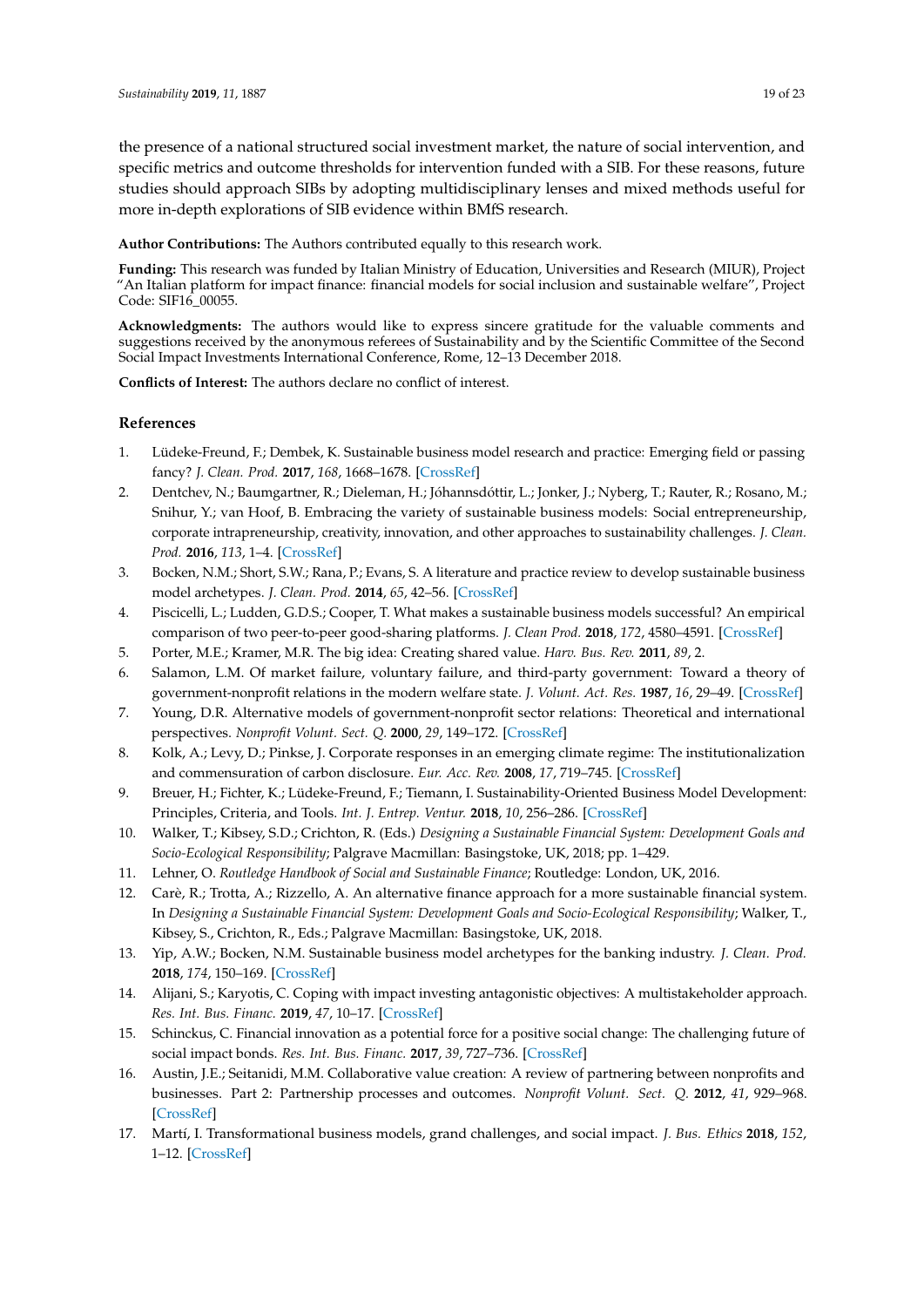- <span id="page-19-0"></span>18. Abdelkafi, N.; Täuscher, K. Business models for sustainability from a system dynamics perspective. *Organ. Environ.* **2016**, *29*, 74–96. [\[CrossRef\]](http://dx.doi.org/10.1177/1086026615592930)
- <span id="page-19-6"></span>19. Boons, F.; Lüdeke-Freund, F. Business models for sustainable innovation: State-of-the-art and steps towards a research agenda. *J. Clean. Prod.* **2013**, *45*, 9–19. [\[CrossRef\]](http://dx.doi.org/10.1016/j.jclepro.2012.07.007)
- <span id="page-19-8"></span>20. Dentchev, N.; Rauter, R.; Jóhannsdóttir, L.; Snihur, Y.; Rosano, M.; Baumgartner, R.; Nyberg, T.; Tang, X.; van Hoof, B.; Jonker, J. Embracing the variety of sustainable business models: A prolific field of research and a future research agenda. *J. Clean. Prod.* **2018**, *194*, 695–703. [\[CrossRef\]](http://dx.doi.org/10.1016/j.jclepro.2018.05.156)
- <span id="page-19-1"></span>21. Schaltegger, S.; Hansen, E.G.; Lüdeke-Freund, F. Business models for sustainability: Origins, present research, and future avenues. *Organ. Environ.* **2016**, *29*, 3–10. [\[CrossRef\]](http://dx.doi.org/10.1177/1086026615599806)
- <span id="page-19-2"></span>22. Abdelkafi, N.; Makhotin, S. Graphical representation methods for business model design and innovation— Analysis, comparison & development of an integrated framework. In Proceedings of the 13th Annual Conference of the European Academy of Management (EURAM), Istanbul, Turkey, 26–29 June 2013.
- <span id="page-19-3"></span>23. Johnson, M.W. *Seizing the White Space: Business Model Innovation for Growth and Renewal*; Harvard Business Press: Boston, MA, USA, 2010.
- <span id="page-19-4"></span>24. Lüdeke-Freund, F.; Massa, L.; Bocken, N.; Brent, A.; Musango, J. *Business Models for Shared Value*; Network for Business Sustainability South Africa: Cape Town, South Africa, 2016.
- <span id="page-19-5"></span>25. Stubbs, W.; Cocklin, C. Conceptualizing a "sustainability business model". *Organ. Environ.* **2008**, *21*, 103–127. [\[CrossRef\]](http://dx.doi.org/10.1177/1086026608318042)
- <span id="page-19-7"></span>26. Roome, N.; Louche, C. Journeying toward business models for sustainability: A conceptual model found inside the black box of organisational transformation. *Organ. Environ.* **2016**, *29*, 11–35. [\[CrossRef\]](http://dx.doi.org/10.1177/1086026615595084)
- <span id="page-19-9"></span>27. Randles, S.; Laasch, O. Theorising the normative business model. *Organ. Environ.* **2016**, *29*, 53–73. [\[CrossRef\]](http://dx.doi.org/10.1177/1086026615592934)
- <span id="page-19-10"></span>28. Upward, A.; Jones, P. An ontology for strongly sustainable business models: Defining an enterprise framework compatible with natural and social science. *Organ. Environ.* **2016**, *29*, 97–123. [\[CrossRef\]](http://dx.doi.org/10.1177/1086026615592933)
- <span id="page-19-11"></span>29. Geissdoerfer, M.; Vladimirova, D.; Evans, S. Sustainable business model innovation: A review. *J. Clean. Prod.* **2018**, *198*, 401–416. [\[CrossRef\]](http://dx.doi.org/10.1016/j.jclepro.2018.06.240)
- <span id="page-19-12"></span>30. Dobson, K.; Boone, S.; Andries, P.; Daou, A. Successfully creating and scaling a sustainable social enterprise model under uncertainty: The case of ViaViaTravellers Cafes. *J. Clean. Prod.* **2018**, *172*, 4555–4564. [\[CrossRef\]](http://dx.doi.org/10.1016/j.jclepro.2017.09.010)
- 31. Kokkonen, K.; Ojanen, V. From opportunities to action-An integrated model of small actors' engagement in bioenergy business. *J. Clean. Prod.* **2018**, *182*, 496–508. [\[CrossRef\]](http://dx.doi.org/10.1016/j.jclepro.2018.02.013)
- 32. Siegner, M.; Pinkse, J.; Panwar, R. Managing tensions in a social enterprise: The complex balancing act to deliver a multi-faceted but coherent social mission. *J. Clean. Prod.* **2018**, *174*, 1314–1324. [\[CrossRef\]](http://dx.doi.org/10.1016/j.jclepro.2017.11.076)
- <span id="page-19-13"></span>33. Olofsson, S.; Hoveskog, M.; Halila, F. Journey and impact of business model innovation: The case of a social enterprise in the Scandinavian electricity retail market. *J. Clean. Prod.* **2018**, *175*, 70–81. [\[CrossRef\]](http://dx.doi.org/10.1016/j.jclepro.2017.11.081)
- <span id="page-19-14"></span>34. Haigh, N.; Hoffman, A.J. Hybrid organizations: The next chapter of sustainable business. *Organ. Dyn.* **2012**, *41*, 126–134. [\[CrossRef\]](http://dx.doi.org/10.1016/j.orgdyn.2012.01.006)
- <span id="page-19-15"></span>35. Googins, B.K.; Rochlin, S.A. Creating the partnership society: Understanding the rhetoric and reality of cross-sectoral partnerships. *Bus. Soc. Rev.* **2000**, *105*, 127–144. [\[CrossRef\]](http://dx.doi.org/10.1111/0045-3609.00068)
- <span id="page-19-22"></span>36. Waddock, S.A. A typology of social partnership organizations. *Adm. Soc.* **1991**, *22*, 480–515. [\[CrossRef\]](http://dx.doi.org/10.1177/009539979102200405)
- <span id="page-19-16"></span>37. Warner, M.; Sullivan, R. *Putting Partnerships to Work: Strategic Alliances for Development between Government, the Private Sector and Civil Society*; Routledge: New York, NY, USA, 2017.
- <span id="page-19-17"></span>38. Waddell, S.; Brown, L.D. Fostering intersectoral partnering: A guide to promoting cooperation among government, business, and civil society actors (Vol. 13). Institute for development research (IDR). *IDR Rep.* **1997**, *13*, 1–26.
- <span id="page-19-18"></span>39. Berger, I.E.; Cunningham, P.H.; Drumwright, M.E. Social alliances: Company/nonprofit collaboration. *Calif. Manag. Rev.* **2004**, *47*, 58–90. [\[CrossRef\]](http://dx.doi.org/10.2307/41166287)
- <span id="page-19-19"></span>40. Austrom, D.; Lad, L.J. Issues management alliances: New responses, new values, and new logics. *Res. Corp. Soc. Perform. Policy* **1989**, *11*, 233–255.
- <span id="page-19-20"></span>41. Ashman, D. Promoting corporate citizenship in the global south: Towards a model of empowered civil society collaboration with business. Institute for development research (IDR). *IDR Rep.* **2000**, *16*, 1–24.
- <span id="page-19-21"></span>42. McDermott, K.; Kurucz, E.C.; Colbert, B.A. Social entrepreneurial opportunity and active stakeholder participation: Resource mobilization in enterprising conveners of cross-sector social partnerships. *J. Clean. Prod.* **2018**, *183*, 121–131. [\[CrossRef\]](http://dx.doi.org/10.1016/j.jclepro.2018.02.010)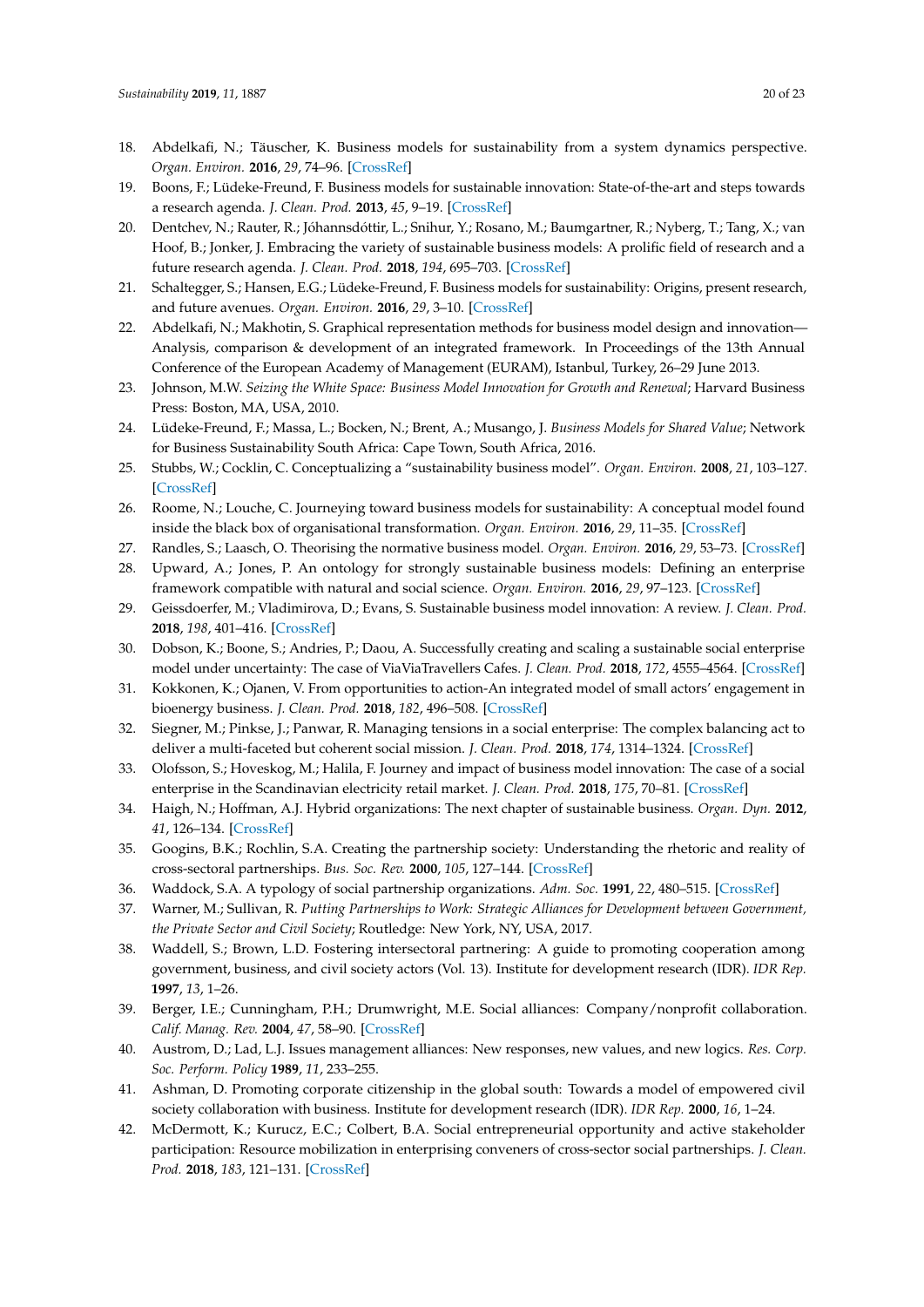- <span id="page-20-0"></span>43. van Tulder, R.; Seitanidi, M.M.; Crane, A.; Brammer, S. Enhancing the impact of cross-sector partnerships. *J. Bus. Ethics* **2016**, *135*, 1–17. [\[CrossRef\]](http://dx.doi.org/10.1007/s10551-015-2756-4)
- <span id="page-20-1"></span>44. McCann, J.E. Design Guidelines for Social Problem-Solving Interventions. *J. Appl. Behav. Sci.* **1983**, *19*, 177–189. [\[CrossRef\]](http://dx.doi.org/10.1177/002188638301900213)
- <span id="page-20-2"></span>45. McCann, J.E. Reply to Professor Chiles. *J. Appl. Behav. Sci.* **1983**, *19*, 191–192. [\[CrossRef\]](http://dx.doi.org/10.1177/002188638301900215)
- <span id="page-20-3"></span>46. Yan, X.; Lin, H.; Clarke, A. Cross-Sector Social Partnerships for Social Change: The Roles of Non-Governmental Organizations. *Sustainability* **2018**, *10*, 558. [\[CrossRef\]](http://dx.doi.org/10.3390/su10020558)
- <span id="page-20-4"></span>47. Selsky, J.W.; Parker, B. Cross-sector partnerships to address social issues: Challenges to theory and practice. *J. Manag.* **2005**, *31*, 849–873. [\[CrossRef\]](http://dx.doi.org/10.1177/0149206305279601)
- <span id="page-20-5"></span>48. Waddock, S.A. Understanding social partnerships: An evolutionary model of partnership organizations. *Adm. Soc.* **1989**, *21*, 78–100. [\[CrossRef\]](http://dx.doi.org/10.1177/009539978902100105)
- <span id="page-20-6"></span>49. Crane, A. Exploring Green Alliances. *J. Mark. Manag.* **1998**, *14*, 559–579. [\[CrossRef\]](http://dx.doi.org/10.1362/026725798784867734)
- <span id="page-20-7"></span>50. Mazurkiewicz, P. Corporate self-regulation and multi-stakeholder dialogue. In *The Handbook of Environmental Voluntary Agreements*; Croci, E., Ed.; Springer: Dordrecht, the Netherlands, 2005; pp. 31–45.
- <span id="page-20-8"></span>51. Pinkse, J.; Kolk, A. Addressing the climate change—Sustainable development nexus: The role of multistakeholder partnerships. *Bus. Soc.* **2012**, *51*, 176–210. [\[CrossRef\]](http://dx.doi.org/10.1177/0007650311427426)
- <span id="page-20-9"></span>52. United Nations. Global Sustainable Development Goals. 2015. Available online: [https://www.un.org/](https://www.un.org/sustainabledevelopment/sustainable-development-goals/) [sustainabledevelopment/sustainable-development-goals/](https://www.un.org/sustainabledevelopment/sustainable-development-goals/) (accessed on 3 September 2018).
- <span id="page-20-10"></span>53. De Los Ríos-Carmenado, I.; Ortuño, M.; Rivera, M. Private–public partnership as a tool to promote entrepreneurship for sustainable development: WWP torrearte experience. *Sustainability* **2016**, *8*, 199. [\[CrossRef\]](http://dx.doi.org/10.3390/su8030199)
- <span id="page-20-11"></span>54. Brinkerhoff, J.M. Assessing and improving partnership relationships and outcomes: A proposed framework. *Eval. Program Plan.* **2002**, *25*, 215–231. [\[CrossRef\]](http://dx.doi.org/10.1016/S0149-7189(02)00017-4)
- 55. Brinkerhoff, J.M. Government–nonprofit partnership: A defining framework. *Public Adm. Dev. Int. J. Manag. Res. Pract.* **2002**, *22*, 19–30. [\[CrossRef\]](http://dx.doi.org/10.1002/pad.203)
- <span id="page-20-12"></span>56. Huxham, C.; Vangen, S. Working together: Key themes in the management of relationships between public and non-profit organizations. *Int. J. Public Sect. Manag.* **1996**, *9*, 5–17. [\[CrossRef\]](http://dx.doi.org/10.1108/09513559610153863)
- <span id="page-20-13"></span>57. Clarke, A.; Fuller, M. Collaborative strategic management: Strategy formulation and implementation by multi-organizational cross-sector social partnerships. *J. Bus. Ethics* **2010**, *94*, 85–101. [\[CrossRef\]](http://dx.doi.org/10.1007/s10551-011-0781-5)
- <span id="page-20-14"></span>58. Brinkerhoff, D.W.; Brinkerhoff, J.M. Public–private partnerships: Perspectives on purposes, publicness, and good governance. *Public Adm. Dev.* **2011**, *31*, 2–14. [\[CrossRef\]](http://dx.doi.org/10.1002/pad.584)
- <span id="page-20-15"></span>59. Kolk, A.; van Dolen, W.; Vock, M. Trickle effects of cross-sector social partnerships. *J. Bus. Ethics* **2010**, *94*, 123–137. [\[CrossRef\]](http://dx.doi.org/10.1007/s10551-011-0783-3)
- <span id="page-20-16"></span>60. Dahan, N.M.; Doh, J.P.; Oetzel, J.; Yaziji, M. Corporate-NGO collaboration: Co-creating new business models for developing markets. *Long Range Plan.* **2010**, *43*, 326–342. [\[CrossRef\]](http://dx.doi.org/10.1016/j.lrp.2009.11.003)
- <span id="page-20-17"></span>61. Seitanidi, M.M.; Crane, A. Implementing CSR through partnerships: Understanding the selection, design and institutionalization of nonprofit-business partnerships. *J. Bus. Ethics* **2009**, *85*, 413–429. [\[CrossRef\]](http://dx.doi.org/10.1007/s10551-008-9743-y)
- <span id="page-20-18"></span>62. Vock, M.; van Dolen, W.; Kolk, A. Micro-level interactions in business–nonprofit partnerships. *Bus. Soc.* **2014**, *53*, 517–550. [\[CrossRef\]](http://dx.doi.org/10.1177/0007650313476030)
- <span id="page-20-19"></span>63. Global Impact Investment Network—GIIN. About Impact Investing. New York, 2014. Available online: <http://www.thegiin.org/> (accessed on 3 September 2018).
- 64. Social Impact Investment Taskforce—SIIT. Impact investment: The Invisible Heart of Markets. London, 2014. Available online: <http://www.socialimpactinvestment.org/> (accessed on 3 September 2018).
- 65. Organisation for Econimic Cooperation and Development—OECD. Social Impact Investment. Building the Evidence Base. Paris, 2015. Available online: <http://www.oecd.org/sti/ind/social-impact-investment.pdf> (accessed on 3 September 2018).
- 66. Organisation for Econimic Cooperation and Development—OECD. Social Impact Investment 2019. The Impact Imperative for Sustainable Development. Available online: [https://read.oecd-ilibrary.org/](https://read.oecd-ilibrary.org/development/social-impact-investment-2019_9789264311299-en#page1) [development/social-impact-investment-2019\\_9789264311299-en#page1](https://read.oecd-ilibrary.org/development/social-impact-investment-2019_9789264311299-en#page1) (accessed on 3 September 2018).
- <span id="page-20-20"></span>67. O'Donohoe, N.; Leijonjufvud, C.; Saltuk, Y.; Bugg-Levine, A.; Brandenburg, M. Impact investment. New York: JPMorgan. 2010. Available online: [http://ventureatlanta.org/wp-content/uploads/2011/11/JP-](http://ventureatlanta.org/wp-content/uploads/2011/11/JP-Morgan-impact_investments_nov2010. pdf)[Morgan-impact\\_investments\\_nov2010.pdf](http://ventureatlanta.org/wp-content/uploads/2011/11/JP-Morgan-impact_investments_nov2010. pdf) (accessed on 3 September 2018).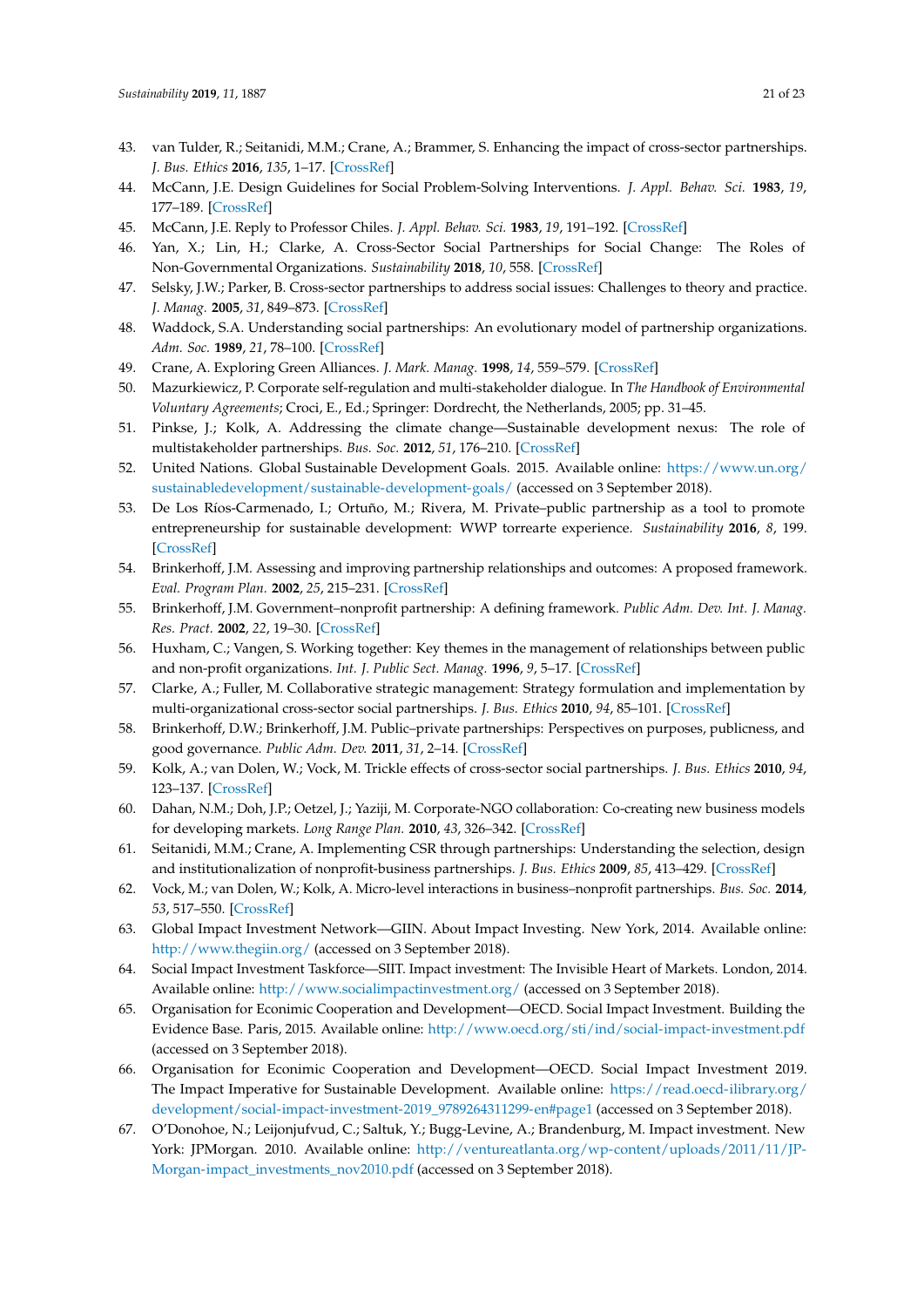- <span id="page-21-0"></span>68. Gustafsson-Wright, E.; Gardiner, S.; Putcha, V. *The Potential and Limitations of Impact Bonds: Lessons from the First Five Years of Experience Worldwide*; Brookings Institute: Washington, DC, USA, 2015.
- <span id="page-21-1"></span>69. Warner, M.E. Private finance for public goods: Social impact bonds. *J. Econ. Policy Reform* **2013**, *16*, 303–319. [\[CrossRef\]](http://dx.doi.org/10.1080/17487870.2013.835727)
- <span id="page-21-2"></span>70. Liang, M.; Mansberger, B.; Spieler, A.C. An overview of social impact bonds. *J. Int. Bus. Law* **2014**, *13*, 267.
- <span id="page-21-3"></span>71. Arena, M.; Bengo, I.; Calderini, M.; Chiodo, V. Social impact bonds: Blockbuster or flash in a pan? *Int. J. Public Adm.* **2016**, *39*, 927–939. [\[CrossRef\]](http://dx.doi.org/10.1080/01900692.2015.1057852)
- <span id="page-21-4"></span>72. Jackson, E.T. Evaluating social impact bonds: Questions, challenges, innovations, and possibilities in measuring outcomes in impact investing. *Community Dev.* **2013**, *44*, 608–616. [\[CrossRef\]](http://dx.doi.org/10.1080/15575330.2013.854258)
- <span id="page-21-5"></span>73. Nazari Chamaki, F.; Jenkins, G.P.; Hashemi, M. Social Impact Bonds: Implementation, Evaluation, and Monitoring. *Int. J. Public Adm.* **2018**, 1–9. [\[CrossRef\]](http://dx.doi.org/10.1080/01900692.2018.1433206)
- <span id="page-21-6"></span>74. Disley, E.; Rubin, J.; Scraggs, E.; Burrowes, N.; Culley, D. *Lessons Learned from the Planning and Early Implementation of the Social Impact Bond at HMP Peterborough*; Ministry of Justice: London, UK, 2011.
- <span id="page-21-7"></span>75. Social Finance. SIB Database. Available online: <https://sibdatabase.socialfinance.org.uk> (accessed on 3 September 2018).
- <span id="page-21-8"></span>76. Rizzello, A.; Migliazza, M.C.; Caré, R.; Trotta, A. Social impact investing: A model and research agenda. In *Routledge Handbook of Social and Sustainable Finance*; Lehner, O.M., Ed.; Routledge: London, UK, 2016; pp. 102–126. [\[CrossRef\]](http://dx.doi.org/10.4324/9781315772578)
- <span id="page-21-9"></span>77. Fraser, A.; Tan, S.; Lagarde, M.; Mays, N. Narratives of promise, narratives of caution: A review of the literature on Social Impact Bonds. *Soc. Policy Adm.* **2016**, *52*, 4–28. [\[CrossRef\]](http://dx.doi.org/10.1111/spol.12260)
- <span id="page-21-10"></span>78. Albertson, K.; Fox, C.; O'Leary, C.; Painter, G. *Payment by Results and Social Impact Bonds: Outcome-Based Payment Systems in the UK and US*; Policy Press: Chicago, IL, USA, 2018.
- <span id="page-21-11"></span>79. Edmiston, D.; Nicholls, A. Social Impact Bonds: The role of private capital in outcome-based commissioning. *J. Soc. Policy* **2017**, *47*, 57–76. [\[CrossRef\]](http://dx.doi.org/10.1017/S0047279417000125)
- <span id="page-21-12"></span>80. Shiller, R.J. Capitalism and financial innovation. *Financ. Anal. J.* **2013**, *69*, 21. [\[CrossRef\]](http://dx.doi.org/10.2469/faj.v69.n1.4)
- <span id="page-21-13"></span>81. Dowling, E. In the wake of austerity: Social impact bonds and the financialisation of the welfare state in Britain. *New Political Econ.* **2017**, *22*, 294–310. [\[CrossRef\]](http://dx.doi.org/10.1080/13563467.2017.1232709)
- <span id="page-21-14"></span>82. Clifford, J.; Jung, T. Social Impact Bonds. Exploring and understanding an emerging funding approach. In *Routledge Handbook of Social and Sustainable Finance*; Lehner, O., Ed.; Routledge: London, UK, 2016; pp. 161–176.
- <span id="page-21-15"></span>83. Dey, C.; Gibbon, J. New development: Private finance over public good? Questioning the value of impact bonds. *Public Money Manag.* **2018**, *38*, 375–378. [\[CrossRef\]](http://dx.doi.org/10.1080/09540962.2018.1477676)
- <span id="page-21-16"></span>84. Maier, F.; Meyer, M. Social Impact Bonds and the perils of aligned interests. *Adm. Sci.* **2017**, *7*, 24. [\[CrossRef\]](http://dx.doi.org/10.3390/admsci7030024)
- <span id="page-21-17"></span>85. Chiappini, H. *Social Impact Funds: Definition, Assessment and Performance*; Palgrave Macmillan: London, UK, 2017; pp. 1–168.
- <span id="page-21-18"></span>86. De Mariz, F.; Ferreira, J.R. Financial innovation with a social purpose: The growth of Social Impact Bonds. In *Research Handbook of Investing in the Triple Bottom Line*; Boubaker, S., Cumming, D., Nguyen, D., Eds.; Edward Elgar Publishing: Cheltenham, UK, 2018; pp. 292–313.
- <span id="page-21-19"></span>87. Giacomantonio, C. Grant-maximizing but not money-making: A simple decision-tree analysis for social impact bonds. *J. Soc. Entrep.* **2017**, *8*, 47–66. [\[CrossRef\]](http://dx.doi.org/10.1080/19420676.2016.1271348)
- <span id="page-21-20"></span>88. Butler, D.; Bloom, D.; Rudd, T. Using social impact bonds to spur innovation, knowledge building, and accountability. *Community Dev. Invest. Rev.* **2013**, *9*, 53–58.
- <span id="page-21-21"></span>89. Smeets, D.J.A. Collaborative learning processes in social impact bonds: A case study from the Netherlands. *J. Soc. Entrep.* **2017**, *8*, 67–87. [\[CrossRef\]](http://dx.doi.org/10.1080/19420676.2017.1299034)
- <span id="page-21-22"></span>90. Strauss, A. *Qualitative Analysis for Social Scientists*; Cambridge University Press: Cambridge, UK, 1987.
- <span id="page-21-23"></span>91. Eisenhardt, K.M. Building theories from case study research. *Acad. Manag. Rev.* **1989**, *14*, 532–550. [\[CrossRef\]](http://dx.doi.org/10.5465/amr.1989.4308385)
- <span id="page-21-27"></span>92. Eisenhardt, K.M. Better stories and better constructs: The case for rigor and comparative logic. *Acad. Manag. Rev.* **1991**, *16*, 620–627. [\[CrossRef\]](http://dx.doi.org/10.5465/amr.1991.4279496)
- <span id="page-21-24"></span>93. Eisenhardt, K.M.; Graebner, M.E. Theory building from cases: Opportunities and challenges. *Acad. Manag. J.* **2007**, *50*, 25–32. [\[CrossRef\]](http://dx.doi.org/10.5465/amj.2007.24160888)
- <span id="page-21-25"></span>94. Yin, R.K. *Case Study Research: Design and Methods*, 3rd ed.; Sage: Thousand Oaks, CA, USA, 2009.
- <span id="page-21-26"></span>95. Yin, R.K. Validity and generalization in future case study evaluations. *Evaluation* **2013**, *19*, 321–332. [\[CrossRef\]](http://dx.doi.org/10.1177/1356389013497081)